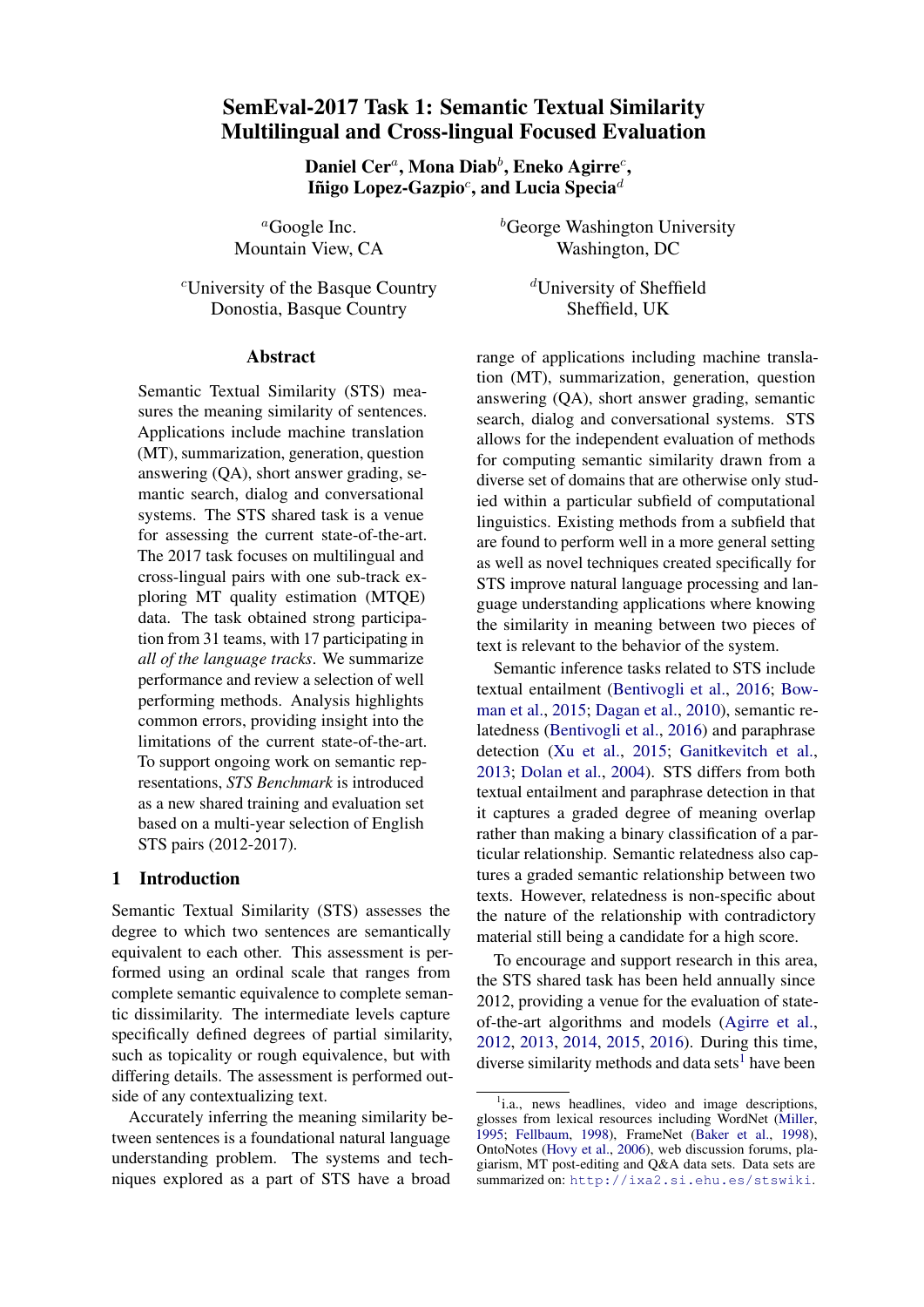explored. Early methods focus on lexical semantics, surface form matching and basic syntactic similarity (Bär et al., [2012;](#page-11-7) Šarić et al., [2012a;](#page-13-1) [Jimenez et al.,](#page-12-2) [2012a\)](#page-12-2). Strong new similarity signals emerged during subsequent evaluations, such as [Sultan et al.](#page-13-2) [\(2015\)](#page-13-2)'s alignment based method. Deep learning methods have recently become competitive with top performing feature engineered systems [\(He et al.,](#page-12-3) [2016\)](#page-12-3). The best performance tends to be obtained by ensembling traditional feature engineered signals with deep learning models [\(Rychalska et al.,](#page-13-3) [2016\)](#page-13-3).

Significant research effort has focused on STS over English sentence pairs.[2](#page-1-0) English STS is a well-studied problem, with state-of-the-art systems often achieving 70 to 80% correlation with human judgment. To promote progress in other languages, the 2017 task is structured to emphasizes performance on Arabic and Spanish as well as crosslingual pairings of English with material in Arabic, Spanish and Turkish. The primary ranking for the task combines performance on all of these different language conditions except English-Turkish, which was run as a surprise language track. Even with the departure from prior years, the task attracted 31 teams producing 84 system submissions. 17 teams produced a total of 44 system submissions that scored pairs in all of the languages necessary for placement under the primary ranking. Each of these 44 submissions also took part in the English-Turkish surprise language track.

STS data sets from varying years have been used extensively for research on state-of-the-art models of sentence level semantic representations. To encourage the use of a common evaluation set for assessing sentence level semantic representations, we present STS Benchmark, a publicly available selection of the English data sets from previous STS tasks during the period (2012-2017).

### 2 Task Overview

STS is the assessment of pairs of sentences according to their degree of semantic similarity. Performing the task involves producing real-valued similarity scores for pairs of sentences. No constraints are placed on the data or tools that can be used by STS systems, with the only exception that supervised annotations over the test data are not allowed.

<span id="page-1-1"></span>

|   | The two sentences are completely equivalent, as they<br>mean the same thing.                         |
|---|------------------------------------------------------------------------------------------------------|
| 5 | The bird is bathing in the sink.<br>Birdie is washing itself in the water basin.                     |
|   | The two sentences are mostly equivalent, but some<br>unimportant details differ.                     |
| 4 | Two boys on a couch are playing video games.<br>Two boys are playing a video game.                   |
|   | The two sentences are roughly equivalent, but some<br>important information differs/missing.         |
| 3 | John said he is considered a witness but not a suspect.<br>"He is not a suspect anymore." John said. |
|   | The two sentences are not equivalent, but share some<br>details.                                     |
| 2 | They flew out of the nest in groups.<br>They flew into the nest together.                            |
|   | The two sentences are not equivalent, but are on the<br>same topic.                                  |
| 1 | The woman is playing the violin.<br>The young lady enjoys listening to the guitar.                   |
|   | The two sentences are completely dissimilar.                                                         |
| 0 | The black dog is running through the snow.<br>A race car driver is driving his car through the mud.  |

Table 1: Similarity scores with explanations and English examples from [Agirre et al.](#page-10-1) [\(2013\)](#page-10-1).

<span id="page-1-2"></span>

| track | language(s)             | pairs | source      |
|-------|-------------------------|-------|-------------|
|       | Arabic (ar-ar)          | 250   | <b>SNLI</b> |
|       | Arabic-English (ar-en)  | 250   | <b>SNLI</b> |
| 3     | Spanish (es-es)         | 250   | <b>SNLI</b> |
| 4a    | Spanish-English (es-en) | 250   | <b>SNLI</b> |
| 4b    | Spanish-English (es-en) | 250   | WMT QE      |
|       | English (en-en)         | 250   | <b>SNLI</b> |
|       | Turkish-English (tr-en) | 250   | <b>SNLI</b> |
|       | total                   | 1750  |             |

Table 2: STS 2017 evaluation data.

Performance is measured by the Pearson correlation of the model scores with human judgments. The ordinal scale in Table [1](#page-1-1) guides human assignment, ranging from 0 for no meaning overlap to 5 for meaning equivalence. Intermediate values reflect interpretable levels of partial overlap.

Scores are designed to be appropriate according to a reasonable human judge. Using reasonable human interpretations of natural language semantics was popularized by the related textual entailment task [\(Dagan et al.,](#page-11-2) [2010\)](#page-11-2). This results in the task being more challenging as the resulting similarity scores reflect both pragmatic and world knowledge. The resulting similarity scores are more interpretable and useful for downstream systems.

### 3 Evaluation Data

The Stanford Natural Language Inference (SNLI) corpus [\(Bowman et al.,](#page-11-1) [2015\)](#page-11-1) is the primary evalu-

<span id="page-1-0"></span> $2$ The 2012 and 2013 STS tasks were English only. The 2014 and 2015 task included a Spanish track and 2016 had a pilot track on cross-lingual Spanish-English STS. The English tracks attracted the most participation and have the largest use of the evaluation data in ongoing research.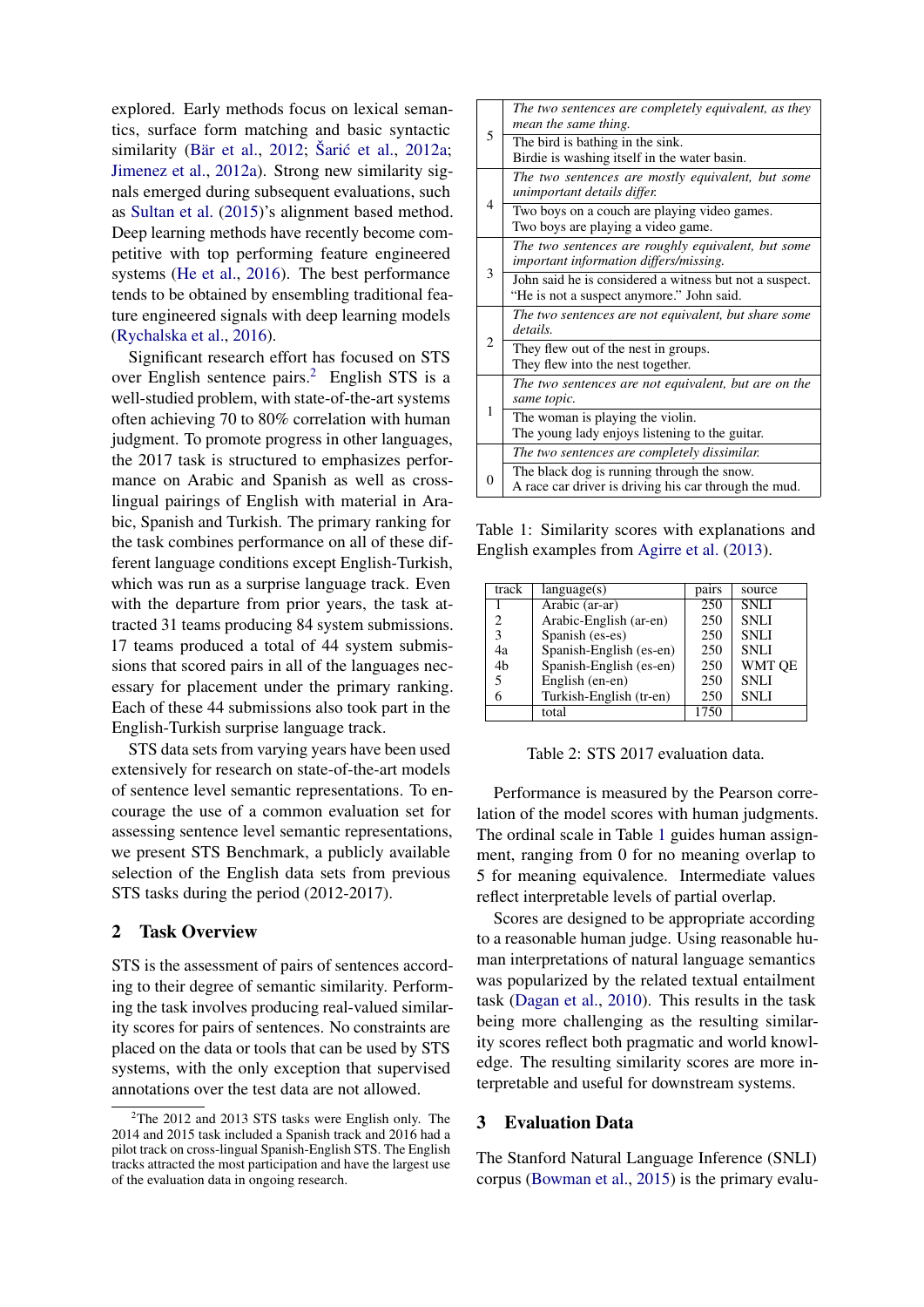<span id="page-2-2"></span>

| year              | dataset        | pairs | source              |
|-------------------|----------------|-------|---------------------|
| 2012              | <b>MSRpar</b>  | 1500  | newswire            |
| 2012              | MSRvid         | 1500  | videos              |
| 2012              | OnWN           | 750   | glosses             |
| 2012              | <b>SMTnews</b> | 750   | WMT eval.           |
| 2012              | SMTeuroparl    | 750   | WMT eval.           |
| 2013              | HDL            | 750   | newswire            |
| 2013              | <b>FNWN</b>    | 189   | glosses             |
| 2013              | OnWN           | 561   | glosses             |
| 2013              | <b>SMT</b>     | 750   | MT eval.            |
| $2\overline{014}$ | HDL            | 750   | newswire headlines  |
| 2014              | OnWN           | 750   | glosses             |
| 2014              | Deft-forum     | 450   | forum posts         |
| 2014              | Deft-news      | 300   | news summary        |
| 2014              | Images         | 750   | image descriptions  |
| 2014              | Tweet-news     | 750   | tweet-news pairs    |
| 2015              | HDL.           | 750   | newswire headlines  |
| 2015              | Images         | 750   | image descriptions  |
| 2015              | Ans.-student   | 750   | student answers     |
| 2015              | Ans.-forum     | 375   | Q&A forum answers   |
| 2015              | <b>Belief</b>  | 375   | committed belief    |
| 2016              | HDL            | 249   | newswire headlines  |
| 2016              | Plagiarism     | 230   | short-answer plag.  |
| 2016              | post-editing   | 244   | MT postedits        |
| 2016              | $Ans. - Ans.$  | 254   | Q&A forum answers   |
| 2016              | Quest.-Quest.  | 209   | Q&A forum questions |
| 2017              | Trial          | 23    | Mixed STS 2016      |

Table 3: English training data.

<span id="page-2-3"></span>

| year | dataset     | pairs | source            |
|------|-------------|-------|-------------------|
| 2014 | Trial       | -56   |                   |
| 2014 | Wiki        | 324   | Spanish Wikipedia |
| 2014 | <b>News</b> | 480   | Newswire          |
| 2015 | Wiki        | 251   | Spanish Wikipedia |
| 2015 | <b>News</b> | 500   | Sewswire          |
| 2017 | Trial       | 23    | Mixed STS 2016    |

Table 4: Spanish training data.

ation data source with the exception that one of the cross-lingual tracks explores data from the WMT 2014 quality estimation task [\(Bojar et al.,](#page-11-8) [2014\)](#page-11-8).<sup>[3](#page-2-0)</sup>

Sentences pairs in SNLI derive from Flickr30k image captions [\(Young et al.,](#page-13-4) [2014\)](#page-13-4) and are labeled with entailment relations: entailment, neutral and contradiction. Drawing from SNLI allows semantic similarity models to be evaluated on the type of data used to assess textual entailment methods. Entailment strongly cues for semantic relatedness [\(Marelli et al.,](#page-12-4) [2014\)](#page-12-4). We construct our own sentence pairings to deter gold entailment labels from informing test set semantic similarity scores.

Track 4b Spanish-English investigates the relationship between STS and MT quality estimation. The WMT quality estimation data includes Spanish translations of English sentences from a variety of methods including RBMT, SMT, hybrid-MT

<span id="page-2-4"></span>

| year | dataset      | pairs | source                  |
|------|--------------|-------|-------------------------|
| 2016 | Trial        | 103   | Sampled $\leq$ 2015 STS |
| 2016 | <b>News</b>  | 301   | en-es news articles     |
| 2016 | Multi-source | 294   | en news headlines.      |
|      |              |       | short-answer plag.,     |
|      |              |       | MT postedits,           |
|      |              |       | O&A forum answers,      |
|      |              |       | Q&A forum questions     |
| 2017 | Trial        | 23    | Mixed STS 2016          |
| 2017 | MТ           | 1000  | WMT13 Translation Task  |

Table 5: Spanish-English training data.

<span id="page-2-5"></span>

| vear | dataset       | pairs | source         |
|------|---------------|-------|----------------|
| 2017 | Trial         | 23    | Mixed STS 2016 |
| 2017 | <b>MSRpar</b> | 510   | newswire       |
| 2017 | <b>MSRvid</b> | 368   | videos         |
| 2017 | SMTeuroparl   | 203   | WMT eval.      |

Table 6: Arabic training data.

and human translation. Translations are annotated with the time required to correct them using postediting and Human-targeted Translation Error Rate (HTER) [\(Snover et al.,](#page-13-5) [2006\)](#page-13-5).<sup>[4](#page-2-1)</sup> Participants are not allowed to use gold quality estimation annotations to inform semantic similarity scores.

### 3.1 Tracks

Table [2](#page-1-2) summaries the evaluation data by track. There are six tracks spanning four languages: Arabic, English, Spanish and Turkish. The tracks are: *(1) Arabic*; *(2) Arabic-English*; *(3) Spanish*; *(4 a/b) Spanish-English*; *(5) English*; *(6) Turkish-English*. Track 4 has subtracks: 4a draws from SNLI; 4b pulls from WMT's quality estimation task. Track 6 is a surprise language track with no annotated training data and the identity of the language pair announced when the evaluation data was released.

#### 3.2 Data Preparation

This section describes the preparation of the evaluation data. For SNLI data, this includes the selection of sentence pairs, annotation of pairs with STS labels and the translation of the original English sentences. WMT quality estimation data is directly annotation with STS labels.

### 3.3 Arabic, Spanish and Turkish Translation

Sentences from SNLI are human translated into Arabic, Spanish and Turkish. Sentences are translated independently from their pairs. Arabic translation is provided by CMU-Qatar by native Arabic speakers with strong English skills. The transla-

<span id="page-2-0"></span><sup>&</sup>lt;sup>3</sup>Previous years of the STS shared task include more data sources. This year the task draws from two data sources and includes a diverse set of languages and language-pairs.

<span id="page-2-1"></span><sup>&</sup>lt;sup>4</sup>HTER is the minimal number of edits required for correction of a translation divided by its length after correction.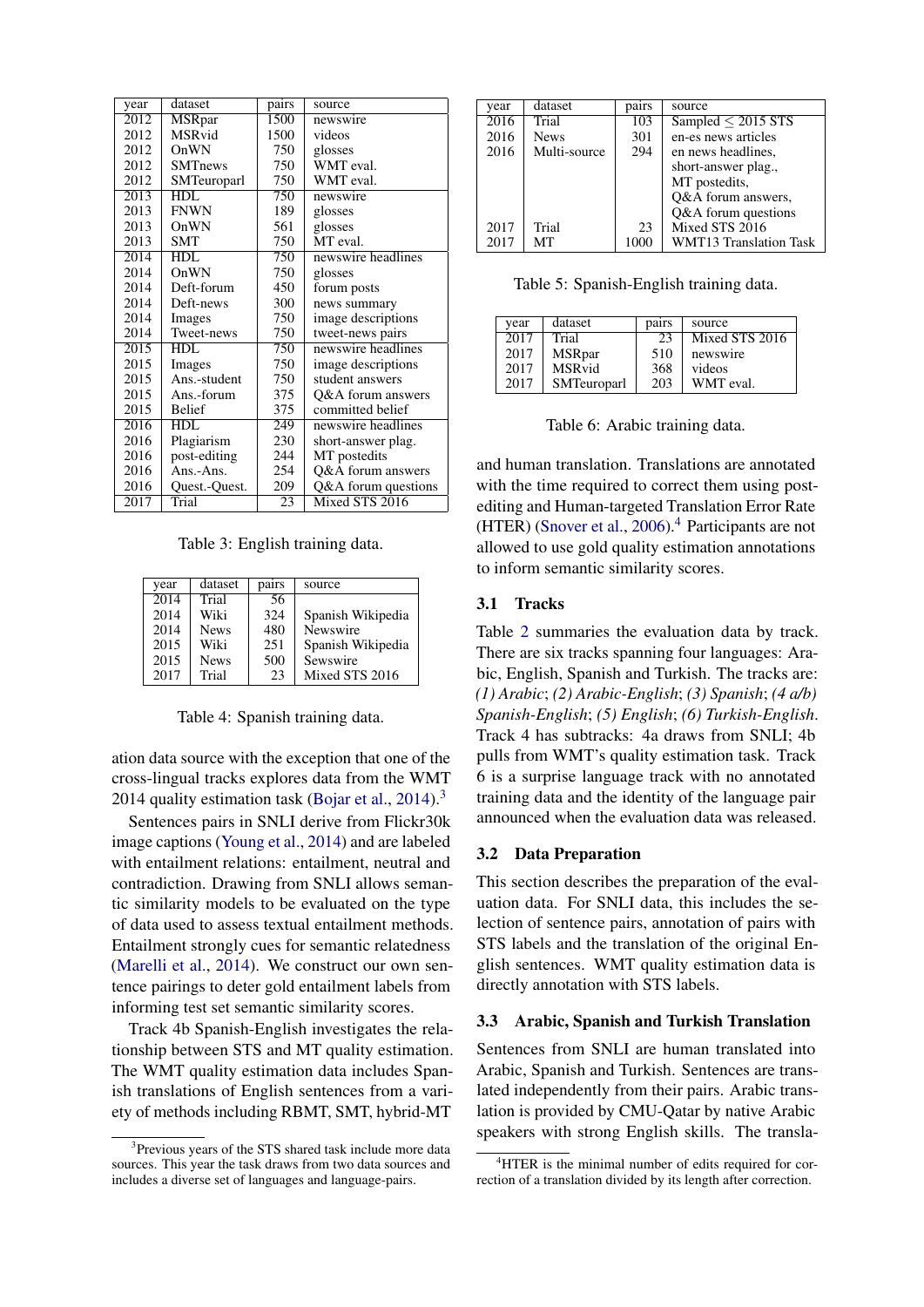<span id="page-3-7"></span>

| vear | dataset       | pairs | source           |
|------|---------------|-------|------------------|
| 2017 | Trial         | 23    | Mixed $STS$ 2016 |
| 2017 | <b>MSRpar</b> | 1020  | newswire         |
| 2017 | <b>MSRvid</b> | 736   | videos           |
| 2017 | SMTeuroparl   | 406   | WMT eval.        |

Table 7: Arabic-English training data.

<span id="page-3-8"></span>

| vear | dataset            | pairs | source    |
|------|--------------------|-------|-----------|
| 2017 | <b>MSR</b> par     | 1039  | newswire  |
| 2017 | <b>MSR</b> vid     | 749   | videos    |
| 2017 | <b>SMTeuroparl</b> | 422   | WMT eval. |

Table 8: Arabic-English parallel data.

tors are given an English sentences and its Arabic machine translation<sup>[5](#page-3-0)</sup> and perform post-editing to correct errors. Spanish translation is completed by a University of Sheffield graduate student who is a native Spanish speaker and fluent in English. Turkish translations are obtained from SDL.[6](#page-3-1)

#### 3.4 Embedding Space Pair Selection

We construct our own pairings of the SNLI sentences to deter gold entailment labels from being used to inform semantic similarity scores. Creating pairs uniformly at random would result in predominately low similarity scores. The *word embedding similarity* selection heuristic from STS 2016 [\(Agirre et al.,](#page-10-4) [2016\)](#page-10-4) is used to help find interesting pairs. First, sentence embeddings are computed as the sum of sentence word embeddings,  $\mathbf{v}(s) = \sum_{w \in s} \mathbf{v}(w)$ .<sup>[7](#page-3-2)</sup> Sentence pairs likely to have some meaning overlap are identified using cosine similarity, Eq. [\(1\)](#page-3-3).

<span id="page-3-3"></span>
$$
\text{sim}_{\mathbf{v}}(s_1, s_2) = \frac{\mathbf{v}(s_1)\mathbf{v}(s_2)}{\|\mathbf{v}(s_1)\|_2 \|\mathbf{v}(s_2)\|_2} \qquad (1)
$$

### 4 Annotation

Annotation of pairs with semantic similarity labels is performed using Crowdsourcing with the exception of Track 4b that uses a single expert annotator.

#### 4.1 Crowdsourced Annotations

Crowdsourced annotation is performed using Ama-zon Mechanical Turk.<sup>[8](#page-3-4)</sup> Annotation is performed

on the English sentences from SNLI. Semantic similarity labels are then transferred to the translated pairs for cross-lingual and non-English tracks.

The annotation instructions and template are identical to [Agirre et al.](#page-10-4) [\(2016\)](#page-10-4). Labels are collected in batches of 20 pairs with annotators paid \$1 USD per batch. Five annotations are collected per pair. The MTurk *master*<sup>[9](#page-3-5)</sup> qualification is required to perform the task. Gold scores are the mean of the five individual annotations.

### 4.2 Expert Annotation

English-Spanish WMT quality estimation pairs for Track 4b are annotated for semantic similarity by a University of Sheffield graduate student who is native speaker of Spanish and fluent in English. This track differs significantly in label distribution and the complexity of the annotation task. Sentences in a pair are translations of each other and tend to be more semantically similar. Interpreting the potentially subtle meaning differences introduced by MT errors is more challenging than assessing the heuristically constructed pairs in other tracks. To accurately assess semantic similarity performance on MT quality estimation data, no attempt is made to balance the data by similarity scores.

#### 5 Training Data

The following summarizes the training data: Ta-ble [3](#page-2-2) English; Table [4](#page-2-3) Spanish;<sup>[10](#page-3-6)</sup> Table [5](#page-2-4) Spanish-English; Table [6](#page-2-5) Arabic; and Table [7](#page-3-7) Arabic-English. Arabic-English parallel data is supplied by translating English training data, Table [8.](#page-3-8)

English, Spanish and English-Spanish training data is from prior STS evaluations. Arabic and Arabic-English training data is produced by translating a subset of the English training data and transferring the similarity scores. For the MT quality estimation data in track 4b, Spanish sentences are translations of their English counterparts, differing substantially from existing Spanish-English STS data. We release one thousand new Spanish-English STS pairs sourced from the 2013 WMT translation task and produced by a phrase-based Moses SMT system [\(Bojar et al.,](#page-11-9) [2013\)](#page-11-9). The data is expert annotated and has a similar label distribution to the track 4b test data with 17% of the pairs

<span id="page-3-1"></span><span id="page-3-0"></span><sup>5</sup>Obtained from the Google Translate API.

<sup>6</sup>[http://www.sdl.com/languagecloud/](http://www.sdl.com/languagecloud/managed-translation/) [managed-translation/](http://www.sdl.com/languagecloud/managed-translation/)

<span id="page-3-2"></span> $7$ We use 50-dimensional GloVe word embeddings [\(Pen](#page-13-6)[nington et al.,](#page-13-6) [2014\)](#page-13-6) trained on a combination of Gigaword 5 [\(Parker et al.,](#page-13-7) [2011\)](#page-13-7) and English Wikipedia available at <http://nlp.stanford.edu/projects/glove/>.

<span id="page-3-4"></span><sup>8</sup><https://www.mturk.com/>

<span id="page-3-5"></span><sup>&</sup>lt;sup>9</sup>A designation that statistically identifies workers who perform high quality work across a diverse set of tasks.

<span id="page-3-6"></span> $10$ Spanish data from 2015 and 2014 uses a 5 point scale that collapses STS labels 4 and 3, removing the distinction between unimportant and important details.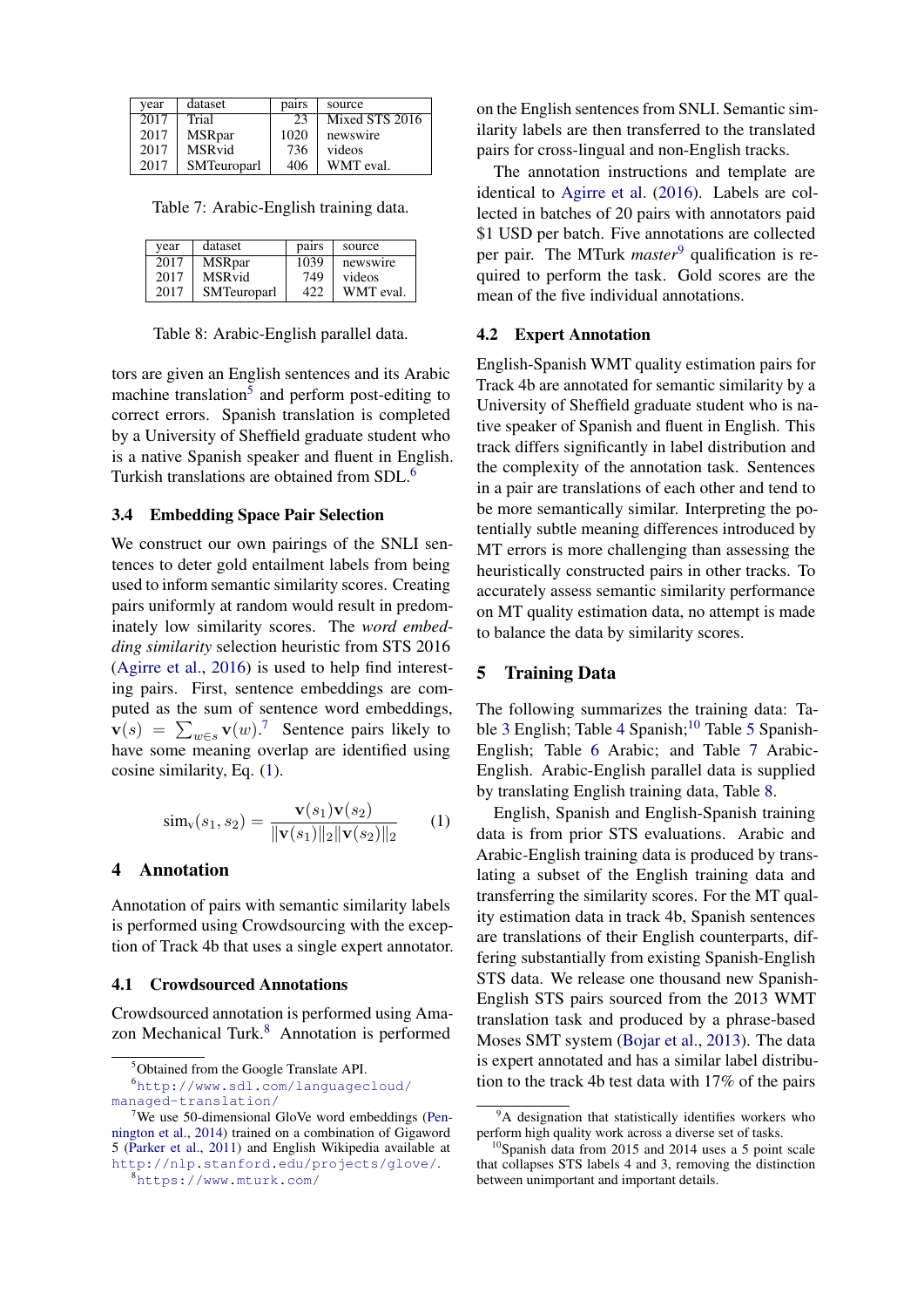scoring less than 3, 23% scoring 3, 7% achieving a score of 4 and 53% scoring 5.

## 5.1 Training vs. Evaluation Data Analysis

Evaluation data from SNLI tend to have sentences that are slightly shorter than those from prior years of the STS shared task, while the track 4b MT quality estimation data has sentences that are much longer. The track 5 English data has an average sentence length of 8.7 words, while the English sentences from track 4b have an average length of 19.4. The English training data has the following average lengths: 2012 10.8 words; 2013 8.8 words (excludes restricted SMT data); 2014 9.1 words; 2015 11.5 words; 2016 13.8 words.

Similarity scores for the heuristically paired SNLI sentences tend to be slightly lower than recent shared task years and much lower than early years due to differences in data selection, annotation and filtering. The average similarity score is 2.2 overall and 2.3 on the track 7 English data. Prior English data has the following average similarity scores: 2016 2.4; 2015 2.4; 2014 2.8; 2013 3.0; 2012 3.5. The average similarity score on the MT quality estimation data from track 4b is 4.0.

# 6 System Evaluation

This section reports the evaluation results for the 2017 STS shared task.

# 6.1 Participation

The task saw strong participation with 31 teams producing 84 submissions. Table [9](#page-4-0) summarizes participation by track. 17 teams provided 44 systems that participated in all tracks. Traces of the focus on English STS are seen in 12 teams participating just in track 5, English. Two teams participated exclusively in tracks 4a and 4b, English-Spanish. One team took part solely in track 1, Arabic.

## 6.2 Evaluation Metric

Systems are evaluated on a track by their Pearson correlation with the gold labels. The overall ranking averages the correlations across tracks 1-5 with tracks 4a and 4b individually contributing.

# 6.3 CodaLab

As directed by the SemEval workshop organizers, the CodaLab research platform hosts the task. $11$ 

<span id="page-4-0"></span>

| Track   | Language(s)        | Participants |
|---------|--------------------|--------------|
|         | Arabic             | 49           |
| 2       | Arabic-English     | 45           |
| 3       | Spanish            | 48           |
| 4a      | Spanish-English    | 53           |
| 4b      | Spanish-English MT | 53           |
| 5       | English            | 77           |
| 6       | Turkish-English    | 48           |
| Primary | All except Turkish | 45           |

Table 9: Participation by shared task track.

## 6.4 Baseline

The baseline is the cosine of binary sentence vectors with each dimension representing whether an individual word appears in a sentence.<sup>[12](#page-4-2)</sup> For crosslingual pairs, non-English sentences are translated into English using state-of-the-art machine trans-lation.<sup>[13](#page-4-3)</sup> The baseline achieves an average correlation of 53.7 with human judgment on tracks 1-5 and would rank 23rd overall out the 44 system submissions that participated in all tracks.

# 6.5 Rankings

Table [10](#page-5-0) summarizes performance. ECNU is best overall (avg r: 0.7316) and obtained first place on: track 2, Arabic-English (r: 0.7493); track 3, Spanish (r: 0.8559); and track 6, Turkish-English (r: 0.7706). BIT achieved the best performance on track 1, Arabic, (r: 0.7543). CompiLIG placed first on track 4a, SNLI Spanish-English pairs (r: 0.8302). SEF@UHH performed best on the track 4b WMT quality estimation pairs (r: 0.3407). RTV did best on the track 5 English data (r: 0.8547), followed closely by DT<sub>-Team</sub> (r: 0.8536).

The most challenging tracks with SNLI data are: track 1, Arabic; track 2, Arabic-English; and track 6, English-Turkish. Spanish-English performance is much higher on track 4a's SNLI data than track 4b's MT quality estimation data. This highlights the difficulty and importance of making fine grained distinctions for certain downstream applications. Assessing semantic similarity methods for MT quality estimation may benefit using alterna-tives to Pearson correlation for evaluation.<sup>[14](#page-4-4)</sup>

<span id="page-4-1"></span><sup>11</sup>[https://competitions.codalab.org/](https://competitions.codalab.org/competitions/16051) [competitions/16051](https://competitions.codalab.org/competitions/16051)

<span id="page-4-3"></span><span id="page-4-2"></span><sup>12</sup>Words obtained using ar, es and en treebank tokenizers. <sup>13</sup><http://translate.google.com>

<span id="page-4-4"></span> $14$ e.g., [Reimers et al.](#page-13-8) [\(2016\)](#page-13-8) report task specific success at using STS labels with alternative evaluation metrics such as normalized Cumulative Gain (nCG), normalized Discounted Cumulative Gain (nDCG) and F1 to more accurately predict performance on the following downstream tasks: text reuse detection, binary classification of document relatedness and document relatedness detection within a corpus.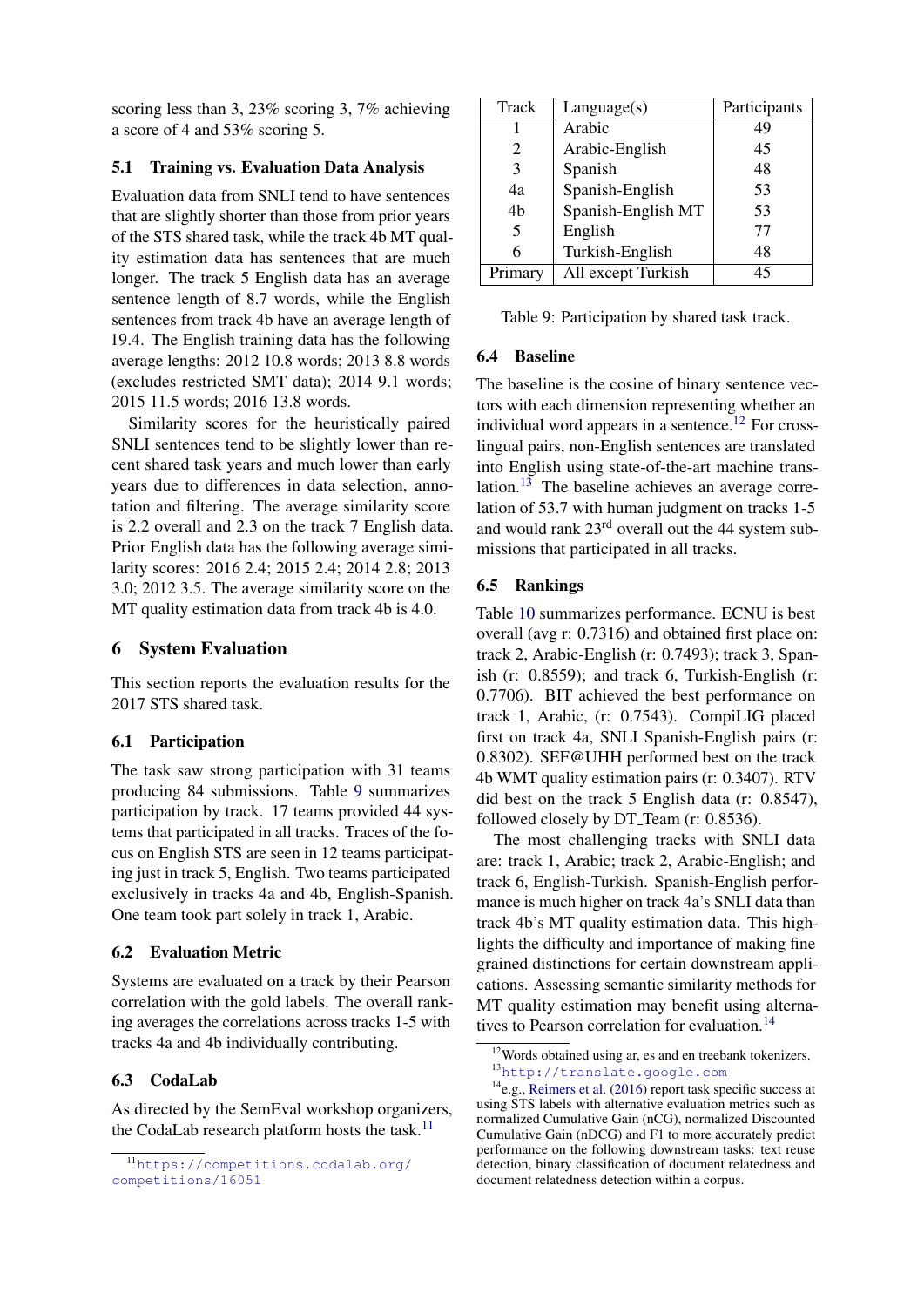<span id="page-5-0"></span>

| Team                                                                                         | Primary          | Track 1<br>AR-AR | Track 2<br>AR-EN | Track 3<br>SP-SP | Track 4a<br>SP-EN | Track 4b<br><b>SP-EN-WMT</b> | Track 5<br>EN-EN               | Track 6<br>EN-TR |
|----------------------------------------------------------------------------------------------|------------------|------------------|------------------|------------------|-------------------|------------------------------|--------------------------------|------------------|
| ECNU (Tian et al., 2017)                                                                     | 0.7316           | 0.7440           | 0.7493           | 0.8559           | 0.8131            | 0.3363                       | 0.8518                         | $0.7706\bullet$  |
| ECNU (Tian et al., 2017)                                                                     | 0.7044<br>0.6940 | 0.738            | 0.7126           | 0.8456<br>0.8247 | 0.7495<br>0.7649  | 0.3311                       | 0.8181                         | 0.7362<br>0.7420 |
| ECNU (Tian et al., 2017)<br>BIT (Wu et al., $2017$ )*                                        | 0.6789           | 0.7271<br>0.7417 | 0.6975<br>0.6965 | 0.8499           | 0.7828            | 0.2633<br>0.1107             | 0.8387<br>0.8400               | 0.7305           |
| BIT (Wu et al., 2017)*                                                                       | 0.6703           | 0.7535           | 0.7007           | 0.8323           | 0.7813            | 0.0758                       | 0.8161                         | 0.7327           |
| BIT (Wu et al., 2017)                                                                        | 0.6662           | $0.7543\bullet$  | 0.6953           | 0.8289           | 0.7761            | 0.0584                       | 0.8222                         | 0.7280           |
| $HCTI$ (Shao, 2017)<br>MITRE (Henderson et al., 2017)                                        | 0.6598<br>0.6590 | 0.7130<br>0.7294 | 0.6836<br>0.6753 | 0.8263<br>0.8202 | 0.7621<br>0.7802  | 0.1483<br>0.1598             | 0.8113<br>0.8053               | 0.6741<br>0.6430 |
| MITRE (Henderson et al., 2017)                                                               | 0.6587           | 0.7304           | 0.6740           | 0.8201           | 0.7799            | 0.1574                       | 0.8048                         | 0.6441           |
| FCICU (Hassan et al., 2017)                                                                  | 0.6190<br>0.6171 | 0.7158<br>0.6821 | 0.6782<br>0.6459 | 0.8484<br>0.7928 | 0.6926<br>0.7169  | 0.0254<br>0.0200             | 0.8272<br>0.7927               | 0.5452<br>0.6696 |
| neobility (Zhuang and Chang, 2017)<br>FCICU (Hassan et al., 2017)                            | 0.6166           | 0.7158           | 0.6781           | 0.8489           | 0.6854            | 0.0214                       | 0.8280                         | 0.5390           |
| STS-UHH (Kohail et al., 2017)                                                                | 0.6058           | 0.6781           | 0.6307           | 0.7713           | 0.7201            | 0.0481                       | 0.7989                         | 0.5937           |
| <b>RTV</b><br><b>HCTI</b> (Shao, 2017)                                                       | 0.605<br>0.5988  | 0.6713<br>0.4373 | 0.5595<br>0.6836 | 0.7485<br>0.6709 | 0.7050<br>0.7621  | 0.0761<br>0.1483             | 0.8541<br>0.8156               | 0.6204<br>0.6741 |
| <b>RTV</b>                                                                                   | 0.5980           | 0.6689           | 0.5482           | 0.7424           | 0.6999            | 0.0734                       | 0.8541                         | 0.5989           |
| MatrusriIndia                                                                                | 0.5960           | 0.6860           | 0.5464           | 0.7614           | 0.7118            | 0.0572                       | 0.7744                         | 0.6349           |
| STS-UHH (Kohail et al., 2017)<br>SEF@UHH (Duma and Menzel, 2017)                             | 0.5725<br>0.5676 | 0.6104<br>0.5790 | 0.5910<br>0.5384 | 0.7204<br>0.7423 | 0.6338<br>0.5866  | 0.1205<br>0.1802             | 0.7339<br>0.7256               | 0.5972<br>0.6211 |
| SEF@UHH (Duma and Menzel, 2017)                                                              | 0.5644           | 0.5588           | 0.4789           | 0.7456           | 0.5739            | 0.3069                       | 0.7880                         | 0.4990           |
| <b>RTV</b>                                                                                   | 0.5633           | 0.6143           | 0.4832           | 0.6863           | 0.6140            | 0.0829                       | 0.8547                         | 0.6079           |
| SEF@UHH (Duma and Menzel, 2017)<br>neobility (Zhuang and Chang, 2017)                        | 0.5528<br>0.5195 | 0.5774<br>0.1369 | 0.4813<br>0.6259 | 0.6979<br>0.7792 | 0.5660<br>0.6930  | $0.3407\bullet$<br>0.0044    | 0.7186<br>0.7556               | 0.4878<br>0.6418 |
| neobility (Zhuang and Chang, 2017)                                                           | 0.5025           | 0.0369           | 0.6207           | 0.7690           | 0.6947            | 0.0147                       | 0.7535                         | 0.6279           |
| MatrusriIndia                                                                                | 0.4975           | 0.5703           | 0.4340           | 0.6786           | 0.5563            | 0.0857                       | 0.6579                         | 0.4994           |
| NLPProxem<br>UMDeep (Barrow and Peskov, 2017)                                                | 0.4902<br>0.4792 | 0.5193<br>0.4753 | 0.5313<br>0.4939 | 0.6642<br>0.5165 | 0.5144<br>0.5615  | 0.0996<br>0.1609             | 0.6256<br>0.6174               | 0.4767<br>0.5293 |
| NLPProxem                                                                                    | 0.4790           | 0.5506           | 0.4369           | 0.6381           | 0.5079            | 0.1414                       | 0.6463                         | 0.4320           |
| UMDeep (Barrow and Peskov, 2017)                                                             | 0.4773           | 0.4587           | 0.5199           | 0.5148           | 0.5232            | 0.1300                       | 0.6222                         | 0.5725           |
| Lump (España Bonet and Barrón-Cedeño, 2017)*<br>Lump (España Bonet and Barrón-Cedeño, 2017)* | 0.4725<br>0.4704 | 0.6052<br>0.5508 | 0.1829<br>0.1357 | 0.7574<br>0.7676 | 0.4327<br>0.4825  | 0.0116<br>0.1112             | 0.7376<br>0.7269               | 0.5800<br>0.5179 |
| Lump (España Bonet and Barrón-Cedeño, 2017)*                                                 | 0.4438           | 0.6287           | 0.1805           | 0.7380           | 0.4447            | 0.0151                       | 0.7347                         | 0.3652           |
| <b>NLPProxem</b>                                                                             | 0.4070           | 0.5327           | 0.4773           | 0.0016           | 0.5506            | 0.1440                       | 0.6681                         | 0.4746           |
| RTM (Bicici, $2017$ )*<br>UMDeep (Barrow and Peskov, 2017)                                   | 0.3669<br>0.3521 | 0.3365<br>0.3905 | 0.1711<br>0.3713 | 0.6990<br>0.4588 | 0.6004<br>0.3482  | 0.1455<br>0.0586             | 0.5468<br>0.4727               | 0.0687<br>0.3644 |
| RTM (Bicici, 2017)*                                                                          | 0.3291           | 0.3365           | 0.0025           | 0.5682           | 0.5054            | 0.1368                       | 0.6405                         | 0.1136           |
| RTM (Bicici, 2017)*                                                                          | 0.3278           | 0.4156           | 0.1332           | 0.4841           | 0.4583            | 0.2347                       | 0.5632                         | 0.0055           |
| ResSim (Bjerva and Östling, 2017)                                                            | 0.3148           | 0.2892           | 0.1045           | 0.6613           | 0.2389            | 0.0305                       | 0.6906                         | 0.1884           |
| ResSim (Bjerva and Ostling, 2017)<br>ResSim (Bjerva and Ostling, 2017)                       | 0.2938<br>0.2145 | 0.3120<br>0.0033 | 0.1288<br>0.1098 | 0.6920<br>0.5465 | 0.1002<br>0.2262  | 0.0162<br>0.0199             | 0.6877<br>0.5057               | 0.1195<br>0.0902 |
| LIPN-IIMAS (Arroyo-Fernández and Meza Ruiz, 2017)                                            | 0.1067           | 0.0471           | 0.0769           | 0.1527           | 0.1719            | 0.1446                       | 0.0738                         | 0.0800           |
| LIPN-IIMAS (Arroyo-Fernández and Meza Ruiz, 2017)                                            | 0.0926           | 0.0214           | 0.1292           | 0.0458           | 0.0120            | 0.0191                       | 0.2038                         | 0.2168           |
| hjpwhu<br>hjpwhu                                                                             | 0.0480<br>0.0294 | 0.0412<br>0.0477 | 0.0639<br>0.0204 | 0.0617<br>0.0763 | 0.0204<br>0.0046  | 0.0624<br>0.0257             | 0.0114<br>0.0069               | 0.0753<br>0.0246 |
| compiLIG (Ferrero et al., 2017)                                                              |                  |                  |                  |                  | $0.8302\bullet$   | 0.1550                       |                                |                  |
| compiLIG (Ferrero et al., 2017)                                                              |                  |                  |                  |                  | 0.7684            | 0.1464                       |                                |                  |
| compiLIG (Ferrero et al., 2017)<br>DT_TEAM (Maharjan et al., 2017)                           |                  |                  |                  |                  | 0.7910            | 0.1494                       | 0.8536                         |                  |
| DT_TEAM (Maharjan et al., 2017)                                                              |                  |                  |                  |                  |                   |                              | 0.8360                         |                  |
| DT_TEAM (Maharjan et al., 2017)                                                              |                  |                  |                  |                  |                   |                              | 0.8329                         |                  |
| FCICU (Hassan et al., 2017)<br>ITNLPAIKF (Liu et al., 2017)                                  |                  |                  |                  |                  |                   |                              | 0.8217<br>0.8231               |                  |
| ITNLPAiKF (Liu et al., 2017)                                                                 |                  |                  |                  |                  |                   |                              | 0.8231                         |                  |
| ITNLPAIKF (Liu et al., 2017)                                                                 |                  |                  |                  |                  |                   |                              | 0.8159                         | 0.0293           |
| L2F/INESC-ID (Fialho et al., $2017$ )*<br>L2F/INESC-ID (Fialho et al., 2017)                 |                  |                  |                  | 0.7616           | 0.0191            | 0.0544                       | 0.7811<br>0.6952               |                  |
| L2F/INESC-ID (Fialho et al., 2017)*                                                          |                  |                  |                  | 0.6385           | 0.1561            | 0.0524                       | 0.6661                         | 0.0356           |
| LIM-LIG (Nagoudi et al., 2017)<br>LIM-LIG (Nagoudi et al., 2017)                             |                  | 0.7463<br>0.7309 |                  |                  |                   |                              |                                |                  |
| LIM-LIG (Nagoudi et al., 2017)                                                               |                  | 0.5957           |                  |                  |                   |                              |                                |                  |
| MatrusriIndia                                                                                |                  | 0.6860           |                  | 0.7614           | 0.7118            | 0.0572                       | 0.7744                         | 0.6349           |
| $NRC*$<br><b>NRC</b>                                                                         |                  |                  |                  |                  | 0.4225<br>0.2808  | 0.0023<br>0.1133             |                                |                  |
| OkadaNaoya                                                                                   |                  |                  |                  |                  |                   |                              | 0.7704                         |                  |
| OPI-JSA (Śpiewak et al., 2017)                                                               |                  |                  |                  |                  |                   |                              | 0.7850                         |                  |
| OPI-JSA (Śpiewak et al., 2017)                                                               |                  |                  |                  |                  |                   |                              | 0.7342                         |                  |
| OPI-JSA (Śpiewak et al., 2017)<br>PurdueNLP (Lee et al., 2017)                               |                  |                  |                  |                  |                   |                              | 0.6796<br>0.7928               |                  |
| PurdueNLP (Lee et al., 2017)                                                                 |                  |                  |                  |                  |                   |                              | 0.5535                         |                  |
| PurdueNLP (Lee et al., 2017)                                                                 |                  |                  |                  |                  |                   |                              | 0.5311                         |                  |
| QLUT (Meng et al., 2017)*<br>QLUT (Meng et al., 2017)                                        |                  |                  |                  |                  |                   |                              | 0.6433<br>0.6155               |                  |
| QLUT (Meng et al., 2017)*                                                                    |                  |                  |                  |                  |                   |                              | 0.4924                         |                  |
| <b>SIGMA</b>                                                                                 |                  |                  |                  |                  |                   |                              | 0.8047                         |                  |
| <b>SIGMA</b><br><b>SIGMA</b>                                                                 |                  |                  |                  |                  |                   |                              | 0.8008<br>0.7912               |                  |
| SIGMA_PKU_2                                                                                  |                  |                  |                  |                  |                   |                              | 0.8134                         |                  |
| SIGMA_PKU_2                                                                                  |                  |                  |                  |                  |                   |                              | 0.8127                         |                  |
| SIGMA_PKU_2<br>STS-UHH (Kohail et al., 2017)                                                 |                  |                  |                  |                  |                   |                              | 0.8061<br>0.8093               |                  |
| UCSC-NLP                                                                                     |                  |                  |                  |                  |                   |                              | 0.7729                         |                  |
| UdL (Al-Natsheh et al., 2017)                                                                |                  |                  |                  |                  |                   |                              | 0.8004                         |                  |
| UdL (Al-Natsheh et al., 2017)*<br>UdL (Al-Natsheh et al., 2017)                              |                  |                  |                  |                  |                   |                              | 0.7901<br>0.7805               |                  |
| cosine baseline                                                                              | 0.5370           | 0.6045           | 0.5155           | 0.7117           | 0.6220            | 0.0320                       | 0.7278                         | 0.5456           |
|                                                                                              |                  |                  |                  |                  |                   |                              | * Corrected or late submission |                  |

Table 10: STS 2017 rankings ordered by average correlation across tracks 1-5. For tracks 1-6, the top ranking result is marked with a • symbol and results in bold have no statistically significant difference with the best result on a track,  $p > 0.05$  Williams' t-test [\(Diedenhofen and Musch,](#page-11-18) [2015\)](#page-11-18).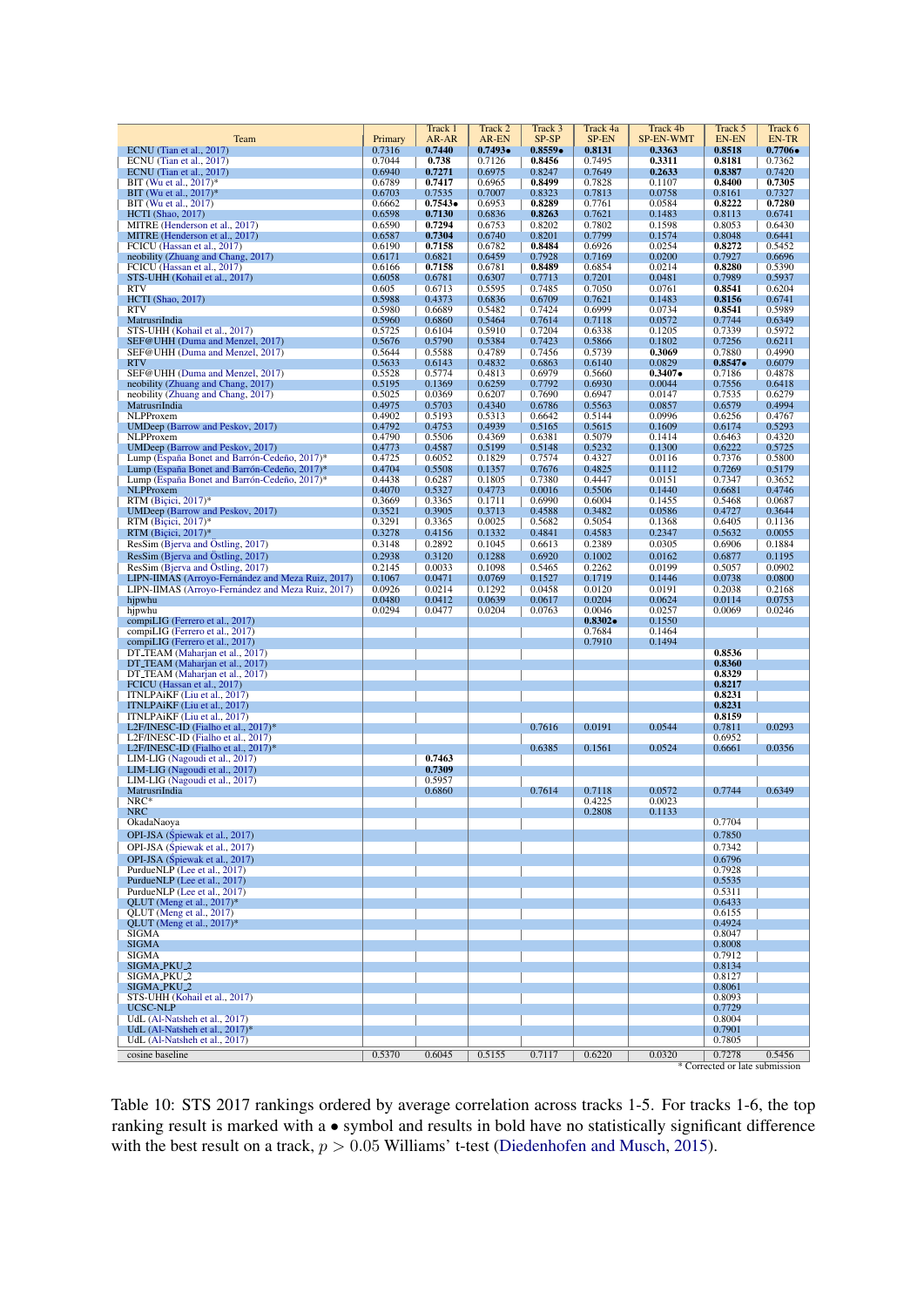Results tend to decrease on cross-lingual tracks. On SNLI data, the baseline drops by almost 10 points for Arabic-English and Spanish-English vs. Arabic and Spanish. Many systems show smaller decreases. ECNU's top ranking entry does slightly better on track 2 than track 1, Arabic-English vs. Arabic, with only a 4 point drop from track 3 to 4b, Spanish vs. Spanish-English.

### 6.6 Methods

Participating teams explore techniques ranging from deep learning models to elaborate feature engineered systems. Prediction signals include surface similarity scores such as edit distance or matching n-grams, scores derived from word alignments across pairs, assessment by MT evaluation metrics, estimates of conceptual similarity as well as the similarity between word and sentence level embeddings. For cross-lingual and non-English tracks, MT was widely used to convert the two sentences being compared into the same language.[15](#page-6-0) Below we highlight interesting and successful methods.

ECNU [\(Tian et al.,](#page-13-9) [2017\)](#page-13-9) The best system overall is ECNU that uses a large feature set including: n-gram overlap; edit distance; longest common prefix/suffix/substring; tree kernel similarity [\(Moschitti,](#page-12-13) [2006\)](#page-12-13); monolingual alignment [\(Sultan](#page-13-2) [et al.,](#page-13-2) [2015\)](#page-13-2); summarization and MT evaluation metrics (BLEU, GTM-3, NIST, WER, METEOR, ROUGE); and kernel similarity of vectors defined by bags-of-words, bags-of-dependency-triples and pooled word-embeddings. Models are trained with RandomForest (RF), Gradient Boosting (GB) and XGBoost (XGB). Deep learning similarity scores are computed using a variety of paraphrastic sentence embeddings methods: averaged word embeddings, projected word embeddings, a deep averaging network (DAN) and LSTM [\(Wieting et al.,](#page-13-14) [2016\)](#page-13-14). The best run ensembles all three classifier types with the deep learning similarity scores. Two other runs use a single classifier, either RF or GB, and no ensembling with deep learning similarity scores. ECNU took first place on the combined pri-

mary evaluation, Arabic-English (Track 2), Spanish (Track 3) and Turkish-English (Track 7).

BIT [\(Wu et al.,](#page-13-10) [2017\)](#page-13-10) Second place overall is achieved by BIT that focused on a WordNet based information content (IC) feature. BIT developed three systems one that exclusively made use of the IC feature. Another ensembles this feature with [Sultan et al.](#page-13-2) [\(2015\)](#page-13-2)'s alignment based similarity method, while the third system ensembles the IC feature with cosine similarity of summed word embeddings with an IDF derived weighting scheme. The IC feature in isolation is able to out perform every other system except those submitted by ECNU. Combining the IC feature with weighted word embedding similarity provides the best performance. The BIT team took 1st place on Arabic (Track 1).

HCTI [\(Shao,](#page-13-11) [2017\)](#page-13-11) Third place overall is obtained by HCTI using a deep learning model that is similar to a convolutional Deep Structured Semantic Model (CDSSM) [\(Chen et al.,](#page-11-19) [2015;](#page-11-19) [Huang](#page-12-14) [et al.,](#page-12-14) [2013\)](#page-12-14). The model has twin convolutional neural networks (CNNs) that generate sentence level embeddings. Sentence level embeddings are compared using cosine similarity and element wise difference with the scores being feed to another neural network to generate a similarity label. UMDeep [\(Barrow and Peskov,](#page-11-11) [2017\)](#page-11-11) took a similar approach but using LSTMs rather than CNNs to generate the sentence embeddings.

MITRE [\(Henderson et al.,](#page-12-5) [2017\)](#page-12-5) Fourth place overall is MITRE that, like ECNU, took an ambitious feature engineering approach with some of the features based on deep learning models. Features include the cosine similarity of aligned word embeddings, the output of the TakeLab STS system (Šarić et al.,  $2012b$ ), Summarization and MT evaluation features (BLEU, WER, PER, ROUGE), an RNN over similarity signals and a BiLSTM model that represents the current state-of-the-art for the SNLI entailment task [\(Chen et al.,](#page-11-20) [2016\)](#page-11-20).

FCICU [\(Hassan et al.,](#page-12-6) [2017\)](#page-12-6) Fifth place overall is FCICU that computes a sense-base alignment using BabelNet [\(Navigli and Ponzetto,](#page-13-16) [2010\)](#page-13-16). Babel-Net synsets are multilingual allowing non-English and cross-lingual pairs to be processed similarity to English pairs. Alignment based similarity scores are used with two runs: one that combines the scores within a string kernel and another that uses them with a weighted variant of [Sultan et al.](#page-13-2) [\(2015\)](#page-13-2)'s method. Both of FCICU's runs average

<span id="page-6-0"></span><sup>&</sup>lt;sup>15</sup>Within the highlighted submissions, the following used a monolingual English system fed by MT: ECNU, BIT, HCTI and MITRE. HCTI also submitted a run using separate ar, es and en trained models that underperformed using their en model with MT on ar and es. CompiLIG's model is crosslingual but includes a word alignment feature that depends on MT for the cross-lingual pairs. SEF@UHH built separate ar, es, and en models with bi-directional MT used for crosslingual pairs. LIM-LIG and DT<sub>-</sub>Team only participated in monolingual tracks.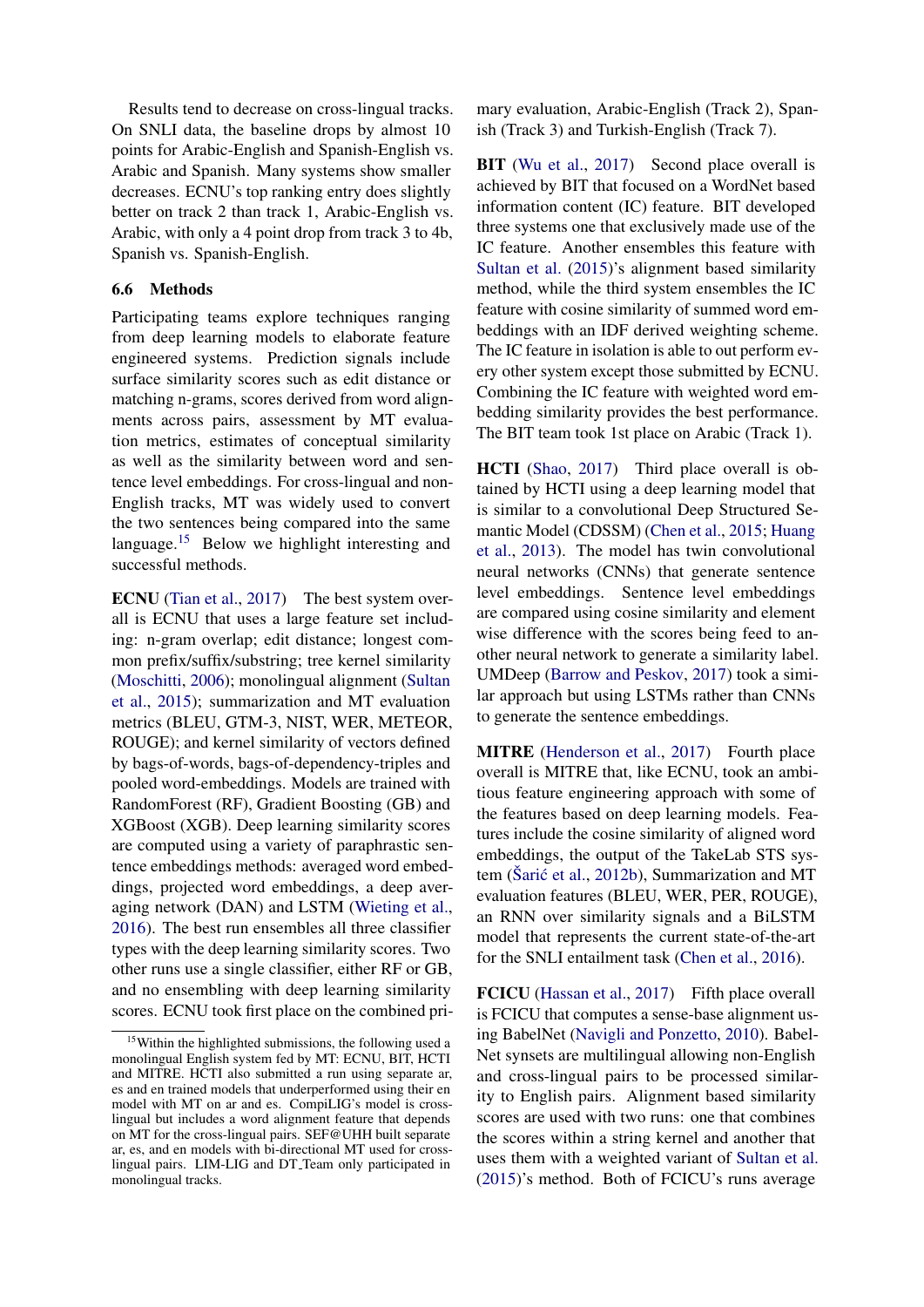the Babelnet based scores with soft-cardinality similarity scores [\(Jimenez et al.,](#page-12-15) [2012b\)](#page-12-15).

CompiLIG [\(Ferrero et al.,](#page-11-16) [2017\)](#page-11-16) The best Spanish-English performance on SNLI data was achieved by CompiLIG, which only participated in the two Spanish-English tracks. The system makes use of featured engineered cross-language signals including: character n-grams, cross-lingual conceptual similarity using DBNary [\(Serasset,](#page-13-17) [2015\)](#page-13-17) and k-best word embeddings, cross-language MultiVec word embeddings [\(Berard et al.,](#page-11-21) [2016\)](#page-11-21), and [Brychcin and Svoboda](#page-11-22) [\(2016\)](#page-11-22)'s improvements to [Sultan et al.](#page-13-2) [\(2015\)](#page-13-2)'s method.

LIM-LIG [\(Nagoudi et al.,](#page-12-10) [2017\)](#page-12-10) Using only weighted word embeddings, LIM-LIG took second place on Arabic.[16](#page-7-0) Word embeddings are trained on 5.8B+ words and summed into sentence embeddings using uniform, POS and IDF weighting schemes. Sentence similarity is computed by cosine. POS and IDF outperform uniform weighting. Combining the IDF and POS weights by multiplication is reported by LIM-LIG to achieve  $r$  0.7667, higher than all submitted track 5 systems.

DT\_Team [\(Maharjan et al.,](#page-12-8) [2017\)](#page-12-8) Second place on English (Track  $5)^{17}$  $5)^{17}$  $5)^{17}$  is DT\_Team using feature engineering combined with the following deep learning models: DSSM [\(Huang et al.,](#page-12-14) [2013\)](#page-12-14), CDSSM [\(Shen et al.,](#page-13-18) [2014\)](#page-13-18) and skip-thoughts [\(Kiros et al.,](#page-12-16) [2015\)](#page-12-16). The feature sets include: unigram overlap, summed word alignments scores, fraction of unaligned words, difference in word counts by type (all, adj, advert, nouns, verbs), and min to max ratios of words by type. Select features have a multiplicative penalty for unaligned words. Similarity prediction uses linear SVM regression, linear regression or gradient boosted regression.

SEF@UHH [\(Duma and Menzel,](#page-11-10) [2017\)](#page-11-10) First place on the challenging Spanish-English MT pairs (Track 4b) is SEF@UHH and uses of no supervised training data. Similarity scores compare paragraph vectors [\(Le and Mikolov,](#page-12-17) [2014\)](#page-12-17) using cosine, negation of Bray-Curtis dissimilarity or vector correlation. Bray-Curtis performs well overall, while cosine does best on the Spanish-English MT pairs.

<span id="page-7-4"></span>

| Genre   | Train | Dev  | <b>Test</b> | Total |
|---------|-------|------|-------------|-------|
| news    | 3299  | 500  | 500         | 4299  |
| caption | 2000  | 625  | 525         | 3250  |
| forum   | 450   | 375  | 254         | 1079  |
| total   | 5749  | 1500 | 1379        | 8628  |

Table 11: STS Benchmark annotated examples by genres (rows) and by train, dev. test splits (columns).

### 7 Analysis

Figure [\(1\)](#page-8-0) plots model similarity scores against human semantic similarity labels for the top 5 systems from tracks 5 (English), 1 (Arabic), and 4b (English-Spanish MT). While many systems return scores on the same scale as the gold labels, 0-5, others return scores from approximately 0 and 1. Lines on the graphs illustrate perfect performance for both a 0-5 and a 0-1 scale. Mapping the 0 to 1 scores to range from  $0-5$ ,<sup>[19](#page-7-2)</sup> we find that approximately 80% of the scores from top performing English systems are within 1.0 pt of the gold label. Errors for Arabic are more broadly distributed, particularly for model scores between 1 and 4. The English-Spanish MT plot shows a very weak relationship between the predicted and gold scores.

Table [12](#page-8-1) provides examples of difficult sentence pairs for participant systems. The examples illustrate common sources of error even for wellranking systems such as: (i) *word sense disambiguation* "making" and "preparing" are very similar in the context of "food", while "picture" and "movie" are not similar when picture is followed by "day"; (ii) *attribute importance* "outside" and "deserted" are minor details when contrasting "in a deserted field" with "outside in the field"; (iii) *compositional meaning* "A man is carrying a canoe with a dog" has the same content words as "A dog" is carrying a man in a canoe" but carries a different meaning; (iv) *negation* systems score "... with goggles and a swimming cap" as nearly equivalent to "... without goggles or a swimming cap". Inflated similarity scores for examples like "There is a young girl" vs. "There is a young boy with the woman" appear to be instances of (v) *semantic blending*, whereby appending "with a woman" to "boy" mistakenly brings its representation closer to that of "girl".

In the multilingual and cross-lingual setting, theses issues are magnified by translation errors for systems that use MT followed by the application of a monolingual similarity model. For the track

<span id="page-7-0"></span><sup>&</sup>lt;sup>16</sup>The approach is similar to SIF [\(Arora et al.,](#page-11-23) [2017\)](#page-11-23) but without removal of the common principle component

<span id="page-7-1"></span> $17$ RTV took first place on track 5, English, but submitted no system description paper.

<span id="page-7-3"></span><sup>&</sup>lt;sup>18</sup>ECNU, BIT and LIM-LIG are scaled to the range 0-5.

<span id="page-7-2"></span> $^{19}s_{new} = 5 \times \frac{s-min(s)}{max(s)-min(s)}$  is used to rescale scores.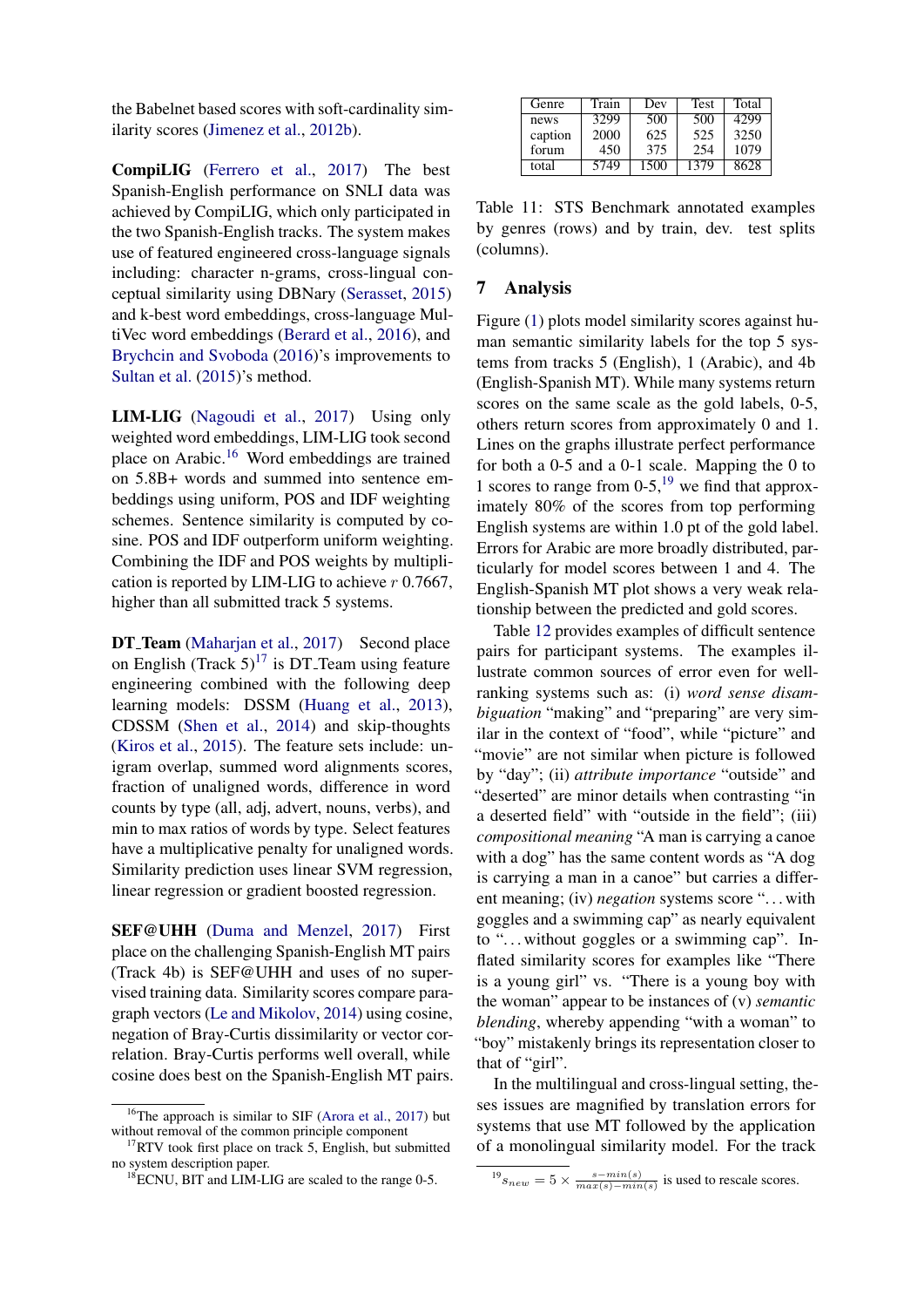<span id="page-8-0"></span>

Figure 1: Model vs. human similarity scores for top systems.

<span id="page-8-1"></span>

| Track 5: English-English                                 | Human | DT_Team | <b>ECNU</b> | BIT | <b>FCICU</b>  | <b>ITNLP-AiKF</b> |
|----------------------------------------------------------|-------|---------|-------------|-----|---------------|-------------------|
| There is a cook preparing food.                          | 5.0   | 4.1     | 4.1         | 3.7 | 3.9           | 4.5               |
| A cook is making food.                                   |       |         |             |     |               |                   |
| The man is in a deserted field.                          | 4.0   | 3.0     | 3.1         | 3.6 | 3.1           | 2.8               |
| The man is outside in the field.                         |       |         |             |     |               |                   |
| A girl in water without goggles or a swimming cap.       | 3.0   | 4.8     | 4.6         | 4.0 | 4.7           | 0.1               |
| A girl in water, with goggles and swimming cap.          |       |         |             |     |               |                   |
| A man is carrying a canoe with a dog.                    | 1.8   | 3.2     | 4.7         | 4.9 | 5.0           | 4.6               |
| A dog is carrying a man in a canoe.                      |       |         |             |     |               |                   |
| There is a young girl.                                   | 1.0   | 2.6     | 3.3         | 3.9 | 1.9           | 3.1               |
| There is a young boy with the woman.                     |       |         |             |     |               |                   |
| The kids are at the theater watching a movie.            | 0.2   | 1.0     | 2.3         | 2.0 | 0.8           | 1.7               |
| it is picture day for the boys                           |       |         |             |     |               |                   |
| Track 4b: Spanish-English MT                             | Human | SEF@UHH | <b>ECNU</b> | RTM | <b>UMDeep</b> | <b>MITRE</b>      |
| Give it a chance.                                        | 5.0   | 4.3     | 2.0         | 3.1 | 2.4           | 2.7               |
| Darle una oportunidad.                                   |       |         |             |     |               |                   |
| Later, I settled on "Mexican-American."                  | 4.0   | 3.3     | 0.3         | 2.8 | 3.2           | 4.6               |
| Ms tarde, he asentado en "mexicano-americana".           |       |         |             |     |               |                   |
| The most common verbal indicators are subtle.            | 3.0   | 4.7     | 3.5         | 4.3 | 4.5           | 4.8               |
| Los indicadores ms comunes son sutiles verbal.           |       |         |             |     |               |                   |
| And in the United States, we're considered Mexican.      | 2.0   | 4.3     | 2.4         | 2.2 | 2.8           | 3.4               |
| Y en los Estados Unidos, estamos considerando mexicanos. |       |         |             |     |               |                   |

Table 12: Difficult sentence pairs and scores assigned by top performing systems.<sup>[18](#page-7-3)</sup>

<span id="page-8-3"></span>

| Genre    | File           | Yr.  | Train    | Dev | Test |
|----------|----------------|------|----------|-----|------|
| news     | <b>MSRpar</b>  | 12   | 1000     | 250 | 250  |
| news     | headlines      | 13/6 | 1999     | 250 | 250  |
| news     | deft-news      | 14   | 300      |     |      |
| captions | <b>MSR</b> vid | 12   | 1000     | 250 | 250  |
| captions | images         | 14/5 | 1000     | 250 | 250  |
| captions | track5.en-en   | 17   | 0        | 125 | 125  |
| forum    | deft-forum     | 14   | 450      |     |      |
| forum    | answers-forums | 15   | 0        | 375 |      |
| forum    | answer-answer  | 16   | $\theta$ |     | 254  |

Table 13: STS Benchmark detailed break-up by files and years.

4b Spanish-English MT pairs, the poor predictions can in part be attributed to many systems using MT to re-translate the output of another MT system.

## 7.1 Contrasting Cross-lingual Semantic Similarity with MT Quality Estimation

Since MT quality estimation pairs are translations of the same sentence, they are expected to be minimally on the same topic and have an STS score  $\geq 1.^{20}$  $\geq 1.^{20}$  $\geq 1.^{20}$  The actual distribution and spread of STS

scores is such that only 13% of the test instances score below 3, 22% of the instances score 3, 12% score 4 and 53% score 5. The high semantic similarity scores for track 4b indicate that MT systems are surprisingly good at preserving meaning. However, even for a human, interpreting the meaning changes caused by translations errors can be difficult due both to disfluencies and subtle errors with important changes in meaning.

The Pearson correlation between the gold MT quality scores and the gold semantic similarity scores is 0.41, which shows that translation quality measures and semantic similarity are only moderately correlated. Differences are in part explained by translation quality scores penalizing all mismatches between the source segment and its translation, whereas semantic similarity focuses only on differences in meaning. However, the difficult interpretation work required for semantic similarity annotation may increase the risk of inconsistent and subjective labels. The annotations for MT quality estimation are produced as by-product of

<span id="page-8-2"></span><sup>20</sup>The evaluation data for Track 4b does in fact have STS scores that are  $\geq 1$  for all pairs. In the 1,000 sentence training

set for this track, one sentence that received a score of zero.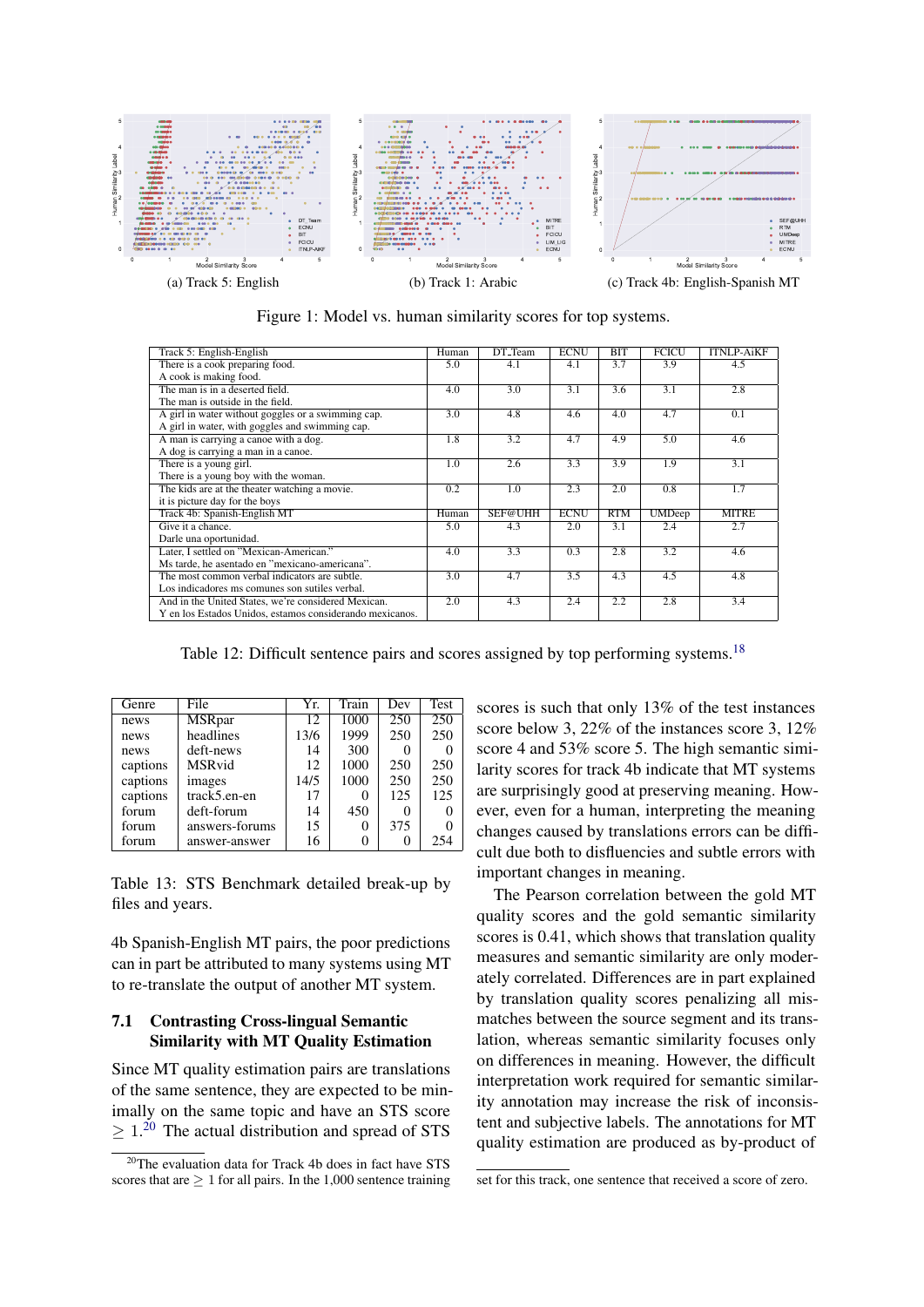<span id="page-9-1"></span>

| STS 2017 Participants on STS Benchmark   |                                                                                      |      |      |  |  |
|------------------------------------------|--------------------------------------------------------------------------------------|------|------|--|--|
| Name                                     | Description                                                                          |      | Test |  |  |
| <b>ECNU</b>                              | Ensemble (Tian et al., 2017)                                                         |      |      |  |  |
| <b>BIT</b>                               | WordNet+Embeddings (Wu et al., 2017)<br>82.9                                         |      |      |  |  |
| DT_TEAM                                  | Ensemble (Maharian et al., 2017)<br>83.0                                             |      |      |  |  |
| <b>HCTI</b>                              | CNN (Shao, 2017)<br>83.4                                                             |      |      |  |  |
| SEF@UHH                                  | Doc2Vec (Duma and Menzel, 2017)                                                      | 61.6 | 59.2 |  |  |
| <b>Sentence Level Baselines</b>          |                                                                                      |      |      |  |  |
| sent2vec                                 | Sentence spanning CBOW with words & bigrams (Pagliardini et al., 2017)               |      | 75.5 |  |  |
| <b>SIF</b>                               | Word embedding weighting $\&$ principle component removal (Arora et al., 2017)       |      | 72.6 |  |  |
| InferSent                                | Sentence embedding from a bi-directional LSTM trained on SNLI (Conneau et al., 2017) |      |      |  |  |
| <b>C-PHRASE</b>                          | Prediction of syntactic constituent context words (Pham et al., 2015)                |      |      |  |  |
| <b>PV-DBOW</b>                           | Paragraph vectors, Doc2Vec DBOW (Le and Mikolov, 2014; Lau and Baldwin, 2016)        | 72.2 | 64.9 |  |  |
| <b>Averaged Word Embedding Baselines</b> |                                                                                      |      |      |  |  |
| LexVec                                   | Weighted matrix factorization of PPMI (Salle et al., 2016a,b)                        | 68.9 | 55.8 |  |  |
| <b>FastText</b>                          | Skip-gram with sub-word character n-grams (Joulin et al., 2016)                      |      | 53.6 |  |  |
| Paragram                                 | Paraphrase Database (PPDB) fit word embeddings (Wieting et al., 2015)                |      |      |  |  |
| GloVe                                    | Word co-occurrence count fit embeddings (Pennington et al., 2014)                    |      | 40.6 |  |  |
| Word2yec                                 | Skip-gram prediction of words in a context window (Mikolov et al., 2013a,b)          | 70.0 | 56.5 |  |  |

Table 14: STS Benchmark. Results for select participants and baseline models.

post-editing. Humans fix MT output and the edit distance between the output and its post-edited correction provides the quality score. This postediting based procedure is known to produce relatively consistent estimates across annotators.

# 8 STS Benchmark

STS Benchmark is a careful selection of the English data sets used in SemEval and \*SEM STS shared tasks between 2012 and 2017. Tables [11](#page-7-4) and [13](#page-8-3) provide details on the composition of the benchmark. The data is partitioned into a training, development and test sets. $2<sup>1</sup>$  The development set can be used to design new models and tune hyperparameters. The test set should be used sparingly and only after a model design and hyperparameters have be optimized on the development data and then locked against further changes. Using the benchmark to evaluate models will enable comparable assessments across different research efforts and a means for tracking and establishing state-ofthe-art semantic similarity performance.

Table [14](#page-9-1) shows the results of some of the best systems from Track  $5$  (EN-EN)<sup>[22](#page-9-2)</sup> and compares their performance to competitive baselines from the literature. All baselines were run by the organizers using canonical pre-trained models made

available by the originator of each method, $^{23}$  $^{23}$  $^{23}$  with the exception of PV-DBOW that uses the model from [\(Lau and Baldwin,](#page-12-18) [2016\)](#page-12-18) and InferSent which was reported independently. When multiple pretrained models are available for a method, we report results for the one with the best dev set performance. For each method, input sentences are preprocessed to closely match the tokenization of the pre-trained models.[24](#page-9-4) Default inference hyperpa-

<span id="page-9-0"></span> $21$ Similar to the STS shared task, while the training set is provided as a convenience, researchers are encourage to incorporate other supervised and unsupervised data sources as long as no supervised annotations of the development or test set are used.

<span id="page-9-2"></span><sup>&</sup>lt;sup>22</sup>Each participant submitted the run which did best in the development set of the STS Benchmark, which happened to be the same as their best run in Track 5 in all cases.

<span id="page-9-3"></span><sup>23</sup>sent2vec: [https://github.com/epfml/](https://github.com/epfml/sent2vec) [sent2vec](https://github.com/epfml/sent2vec), trained model sent2vec\_twitter\_unigrams; SIF: <https://github.com/epfml/sent2vec> Wikipedia trained word frequencies enwiki\_vocab\_min200.txt, <https://nlp.stanford.edu/projects/glove/>, embeddings from glove.840B.300d.zip, first 10 principle components removed,  $\alpha = 0.001$ , dev experiments varied  $\alpha$ , principle components removed and whether GloVe or Word2Vec word embeddings were used; C-PHRASE: [http://clic.cimec.unitn.it/](http://clic.cimec.unitn.it/composes/cphrase-vectors.html)<br>composes/cphrase-vectors.html: PV-DBOW: [composes/cphrase-vectors.html](http://clic.cimec.unitn.it/composes/cphrase-vectors.html); <https://github.com/jhlau/doc2vec>, APNEWS trained apnews\_dbow.tgz; LexVec: [https:](https://github.com/alexandres/lexvec) [//github.com/alexandres/lexvec](https://github.com/alexandres/lexvec), embedddings lexvec.commoncrawl.300d.W.pos.vectors.gz; FastText: [https://github.com/facebookresearch/](https://github.com/facebookresearch/fastText/blob/master/pretrained-vectors.md) [fastText/blob/master/pretrained-vectors.](https://github.com/facebookresearch/fastText/blob/master/pretrained-vectors.md)

[md](https://github.com/facebookresearch/fastText/blob/master/pretrained-vectors.md), Wikipedia trained embeddings from wiki.en.vec; Paragram: [http://ttic.uchicago.edu/˜wieting/](http://ttic.uchicago.edu/~wieting/), embeddings trained on PPDB and tuned to WS353 from Paragram-WS353; GloVe: [https://nlp.stanford.](https://nlp.stanford.edu/projects/glove/) [edu/projects/glove/](https://nlp.stanford.edu/projects/glove/), Wikipedia and Gigaword embeddings from glove.6B.zip; Word2vec: [https://code.google.com/archive/](https://code.google.com/archive/p/word2vec/) [p/word2vec/](https://code.google.com/archive/p/word2vec/), Google News trained embeddings from GoogleNews-vectors-negative300.bin.gz.

<span id="page-9-4"></span><sup>&</sup>lt;sup>4</sup>sent2vec: results shown here tokenized by tweetTokenize.py constrasting dev experiments used wikiTokenize.py, both distributed with sent2vec. LexVec: numbers were converted into words, all punctuation was removed, and text is lowercased; FastText: Since, to our knowledge, the tokenizer and preprocessing used for the pre-trained FastText embeddings is not publicly described. We use the following heuristics to preprocess and tokenize sentences for Fast-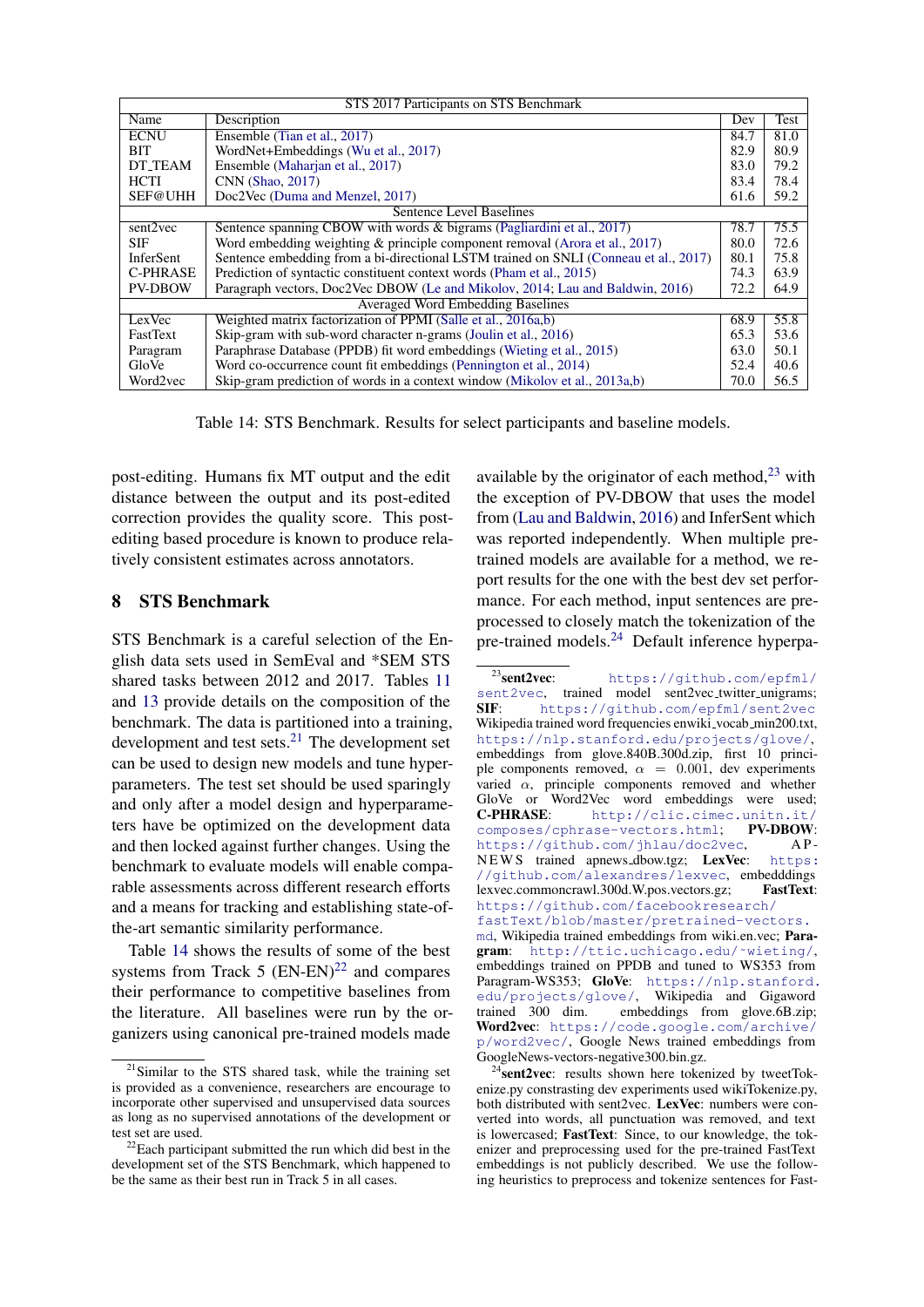rameters are used unless noted otherwise. The *averaged word embedding baselines* compute a sentence embedding by averaging word embeddings and then using cosine to compute pairwise sentence similarity scores.

While state-of-the-art baselines for obtaining sentence embeddings perform reasonably well on the benchmark data, even better performance is obtained by task participant systems. There is still substantial room for further improvement. To follow the current state-of-the-are, visit the leader-board on the semantic textual similarity website.<sup>[25](#page-10-6)</sup>

## 9 Conclusion

We have presented the results of the 2017 STS shared task. This year's shared task differed substantially from previous iterations of STS in that the primary emphasis of the task shifted from English to multilingual and cross-lingual STS involving four different languages: Arabic, Spanish, English and Turkish. Even with this substantial change relative to prior evaluations, the shared task obtained strong participation. 31 teams produced 84 system submissions with 17 teams producing a total of 44 system submissions that processed pairs in all of the STS 2017 languages.

For languages that were part of prior STS evaluations (e.g., English and Spanish), state-of-theart systems are able to achieve strong correlations with human judgment. However, we obtain weaker correlations from participating systems for Arabic, Arabic-English and Turkish-English. This suggests further research is necessary in order to develop robust models that can both be readily applied to new languages and perform well even when less supervised training data with semantic similarity labels is available.

To provide a standard benchmark for English semantic similarity, we present STS Benchmark,

a careful selection of the English data sets from previous STS tasks (2012-2017). To assist in interpreting the results from new models, a number of competitive baselines and select participant systems are evaluated on the benchmark data. Ongoing improvements to the current state-of-the-art is available from an online leaderboard.

## Acknowledgments

We thank Alexis Conneau for the evaluation of InferSent on the STS Benchmark. This material is based in part upon work supported by QNRF-NPRP 6 - 1020-1-199 OPTDIAC that funded Arabic translation, by a grant from the Spanish MINECO (projects TUNER TIN2015-65308-C5-1-R and MUSTER PCIN-2015-226 cofunded by EU FEDER) that funded STS label annotation and by the QT21 EU project (H2020 No. 645452) that funded STS labels and data preparation for machine translation pairs. Inigo Lopez-Gazpio is supported by the Spanish MECD. Any opinions, findings, and conclusions or recommendations expressed in this material are those of the authors and do not necessarily reflect the views of QNRF-NPRP, Spanish MINECO, QT21 EU, or the Spanish MECD.

## References

- <span id="page-10-3"></span>Eneko Agirre, Carmen Banea, Claire Cardie, Daniel Cer, Mona Diab, Aitor Gonzalez-Agirre, Weiwei Guo, Iñigo Lopez-Gazpio, Montse Maritxalar, Rada Mihalcea, German Rigau, Larraitz Uria, and Janyce Wiebe. 2015. [SemEval-2015 Task 2: Semantic Textual Similarity, En](http://www.aclweb.org/anthology/S15-2045)[glish, Spanish and Pilot on Interpretability.](http://www.aclweb.org/anthology/S15-2045) In *Proceedings of SemEval 2015*. [http://www.aclweb.org/anthology/S15-](http://www.aclweb.org/anthology/S15-2045) [2045.](http://www.aclweb.org/anthology/S15-2045)
- <span id="page-10-2"></span>Eneko Agirre, Carmen Banea, Claire Cardie, Daniel Cer, Mona Diab, Aitor Gonzalez-Agirre, Weiwei Guo, Rada Mihalcea, German Rigau, and Janyce Wiebe. 2014. SemEval-2014 Task 10: Multilingual semantic tex-<br>tual similarity. In Proceedings of SemEval 2014. In *Proceedings of SemEval 2014*. [http://www.aclweb.org/anthology/S14-2010.](http://www.aclweb.org/anthology/S14-2010)
- <span id="page-10-4"></span>Eneko Agirre, Carmen Banea, Daniel Cer, Mona Diab, Aitor Gonzalez-Agirre, Rada Mihalcea, German Rigau, and Janyce Wiebe. 2016. [Semeval-2016 task 1: Se](http://www.aclweb.org/anthology/S16-1081)[mantic textual similarity, monolingual and cross-lingual](http://www.aclweb.org/anthology/S16-1081) [evaluation.](http://www.aclweb.org/anthology/S16-1081) In *Proceedings of the SemEval-2016*. [http://www.aclweb.org/anthology/S16-1081.](http://www.aclweb.org/anthology/S16-1081)
- <span id="page-10-0"></span>Eneko Agirre, Daniel Cer, Mona Diab, and Aitor Gonzalez-Agirre. 2012. [SemEval-2012 Task 6: A pilot on semantic](http://www.aclweb.org/anthology/S12-1051) [textual similarity.](http://www.aclweb.org/anthology/S12-1051) In *Proceedings of \*SEM 2012/SemEval 2012*. [http://www.aclweb.org/anthology/S12-1051.](http://www.aclweb.org/anthology/S12-1051)
- <span id="page-10-1"></span>Eneko Agirre, Daniel Cer, Mona Diab, Aitor Gonzalez-Agirre, and Weiwei Guo. 2013. [\\*SEM 2013 shared task: Se](http://www.aclweb.org/anthology/S13-1004)[mantic Textual Similarity.](http://www.aclweb.org/anthology/S13-1004) In *Proceedings of \*SEM 2013*. [http://www.aclweb.org/anthology/S13-1004.](http://www.aclweb.org/anthology/S13-1004)
- <span id="page-10-5"></span>Hussein T. Al-Natsheh, Lucie Martinet, Fabrice Muhlenbach, and Djamel Abdelkader ZIGHED. 2017. [UdL at](http://www.aclweb.org/anthology/S17-2013) [SemEval-2017 Task 1: Semantic textual similarity esti](http://www.aclweb.org/anthology/S17-2013)[mation of english sentence pairs using regression model](http://www.aclweb.org/anthology/S17-2013) [over pairwise features.](http://www.aclweb.org/anthology/S17-2013) In *Proceedings of SemEval-2017*. [http://www.aclweb.org/anthology/S17-2013.](http://www.aclweb.org/anthology/S17-2013)

Text: numbers are converted into words, text is lowercased, and finally prefixed, suffixed and infixed punctuation is recursively removed from each token that does not match an entry in the model's lexicon; Paragram: Joshua [\(Matt Post,](#page-12-22) [2015\)](#page-12-22) pipeline to pre-process and tokenized English text; C-PHRASE, GloVe, PV-DBOW & SIF: PTB tokenization provided by Stanford CoreNLP [\(Manning et al.,](#page-12-23) [2014\)](#page-12-23) with postprocessing based on dev OOVs; Word2vec: Similar to Fast-Text, to our knownledge, the preprocessing for the pre-trained Word2vec embeddings is not publicly described. We use the following heuristics for the Word2vec experiment: All numbers longer than a single digit are converted into a '#' (e.g.,  $24 \rightarrow \text{HH}$ ) then prefixed, suffixed and infixed punctuation is recursively removed from each token that does not match an entry in the model's lexicon.

<span id="page-10-6"></span><sup>25</sup>[http://ixa2.si.ehu.es/stswiki/index.](http://ixa2.si.ehu.es/stswiki/index.php/STSbenchmark) [php/STSbenchmark](http://ixa2.si.ehu.es/stswiki/index.php/STSbenchmark)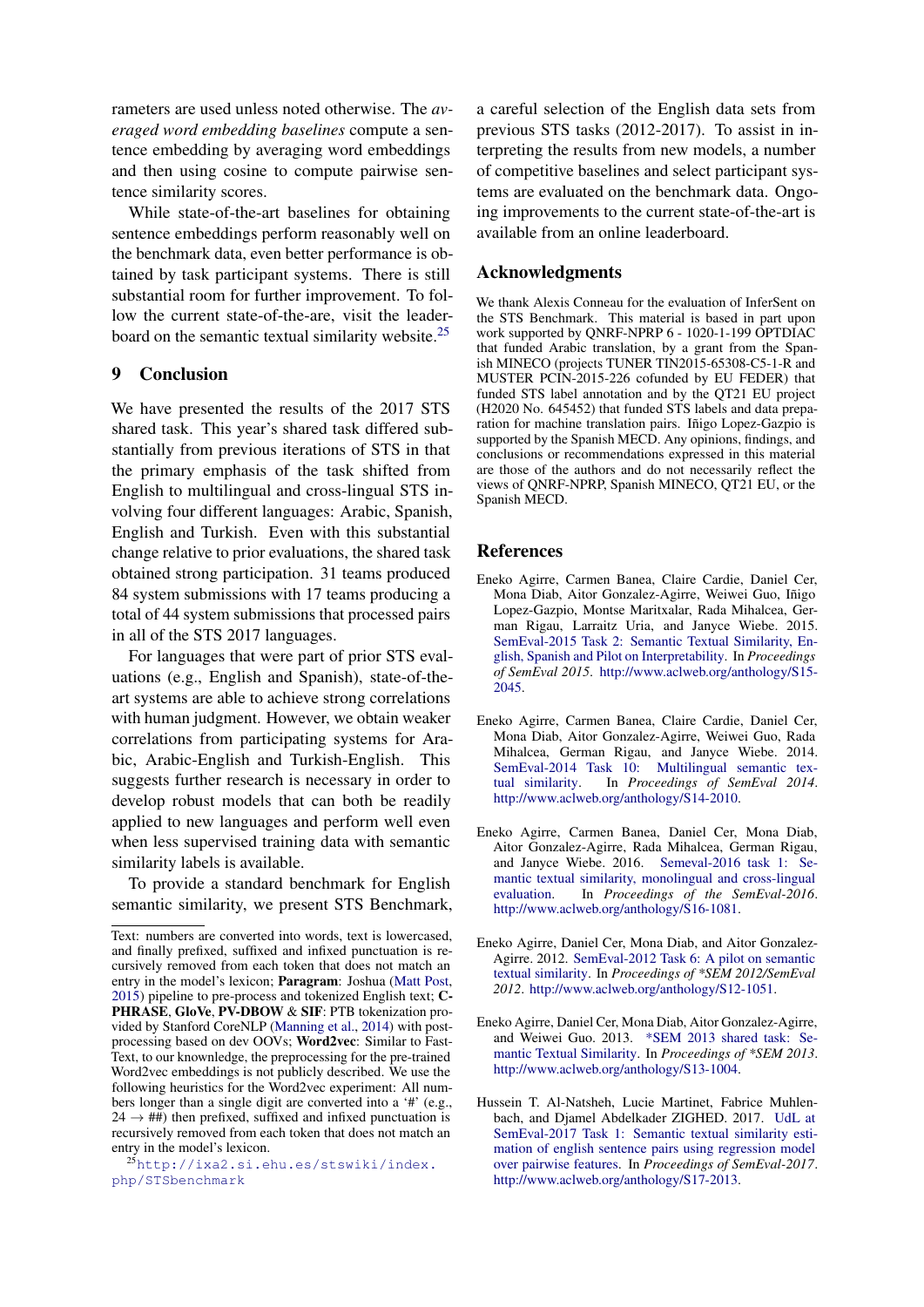- <span id="page-11-23"></span>Sanjeev Arora, Yingyu Liang, and Tengyu Ma. 2017. [A simple but tough-to-beat baseline for sen](https://openreview.net/pdf?id=SyK00v5xx)[tence embeddings.](https://openreview.net/pdf?id=SyK00v5xx) In *Proceedings of ICLR 2017*. [https://openreview.net/pdf?id=SyK00v5xx.](https://openreview.net/pdf?id=SyK00v5xx)
- <span id="page-11-15"></span>Ignacio Arroyo-Fernández and Ivan Vladimir Meza Ruiz. 2017. [LIPN-IIMAS at SemEval-2017 Task 1: Sub](http://www.aclweb.org/anthology/S17-2031)[word embeddings, attention recurrent neural net](http://www.aclweb.org/anthology/S17-2031)[works and cross word alignment for semantic tex](http://www.aclweb.org/anthology/S17-2031)[tual similarity.](http://www.aclweb.org/anthology/S17-2031) In *Proceedings of SemEval-2017*. [http://www.aclweb.org/anthology/S17-2031.](http://www.aclweb.org/anthology/S17-2031)
- <span id="page-11-6"></span>Collin F. Baker, Charles J. Fillmore, and John B. Lowe. 1998. [The Berkeley FrameNet Project.](http://aclweb.org/anthology/P/P98/P98-1013.pdf) In *Proceedings of COLING '98*. [http://aclweb.org/anthology/P/P98/P98-](http://aclweb.org/anthology/P/P98/P98-1013.pdf) [1013.pdf.](http://aclweb.org/anthology/P/P98/P98-1013.pdf)
- <span id="page-11-7"></span>Daniel Bär, Chris Biemann, Iryna Gurevych, and Torsten Zesch. 2012. [Ukp: Computing semantic textual sim](http://www.aclweb.org/anthology/S12-1059)[ilarity by combining multiple content similarity mea](http://www.aclweb.org/anthology/S12-1059)[sures.](http://www.aclweb.org/anthology/S12-1059) In *Proceedings of \*SEM 2012/SemEval 2012*. [http://www.aclweb.org/anthology/S12-1059.](http://www.aclweb.org/anthology/S12-1059)
- <span id="page-11-11"></span>Joe Barrow and Denis Peskov. 2017. [UMDeep at SemEval-](http://www.aclweb.org/anthology/S17-2026)[2017 Task 1: End-to-end shared weight LSTM model for](http://www.aclweb.org/anthology/S17-2026) [semantic textual similarity.](http://www.aclweb.org/anthology/S17-2026) In *Proceedings of SemEval-2017*. [http://www.aclweb.org/anthology/S17-2026.](http://www.aclweb.org/anthology/S17-2026)
- <span id="page-11-0"></span>Luisa Bentivogli, Raffaella Bernardi, Marco Marelli, Stefano Menini, Marco Baroni, and Roberto Zamparelli. 2016. [SICK through the SemEval glasses. lesson learned from](https://doi.org/10.1007/s10579-015-9332-5) [the evaluation of compositional distributional semantic](https://doi.org/10.1007/s10579-015-9332-5) [models on full sentences through semantic relatedness](https://doi.org/10.1007/s10579-015-9332-5) [and textual entailment.](https://doi.org/10.1007/s10579-015-9332-5) *Lang Resour Eval* 50(1):95–124. [https://doi.org/10.1007/s10579-015-9332-5.](https://doi.org/10.1007/s10579-015-9332-5)
- <span id="page-11-21"></span>Alexandre Berard, Christophe Servan, Olivier Pietquin, and Laurent Besacier. 2016. [MultiVec: a multilin](http://www.lrec-conf.org/proceedings/lrec2016/pdf/666_Paper.pdf)[gual and multilevel representation learning toolkit for](http://www.lrec-conf.org/proceedings/lrec2016/pdf/666_Paper.pdf) [NLP.](http://www.lrec-conf.org/proceedings/lrec2016/pdf/666_Paper.pdf) In *Proceedings of LREC 2016*. [http://www.lrec](http://www.lrec-conf.org/proceedings/lrec2016/pdf/666_Paper.pdf)[conf.org/proceedings/lrec2016/pdf/666](http://www.lrec-conf.org/proceedings/lrec2016/pdf/666_Paper.pdf) Paper.pdf.
- <span id="page-11-13"></span>Ergun Biçici. 2017. [RTM at SemEval-2017 Task 1:](http://www.aclweb.org/anthology/S17-2030) [Referential translation machines for predicting seman](http://www.aclweb.org/anthology/S17-2030)[tic similarity.](http://www.aclweb.org/anthology/S17-2030) In *Proceedings of SemEval-2017*. [http://www.aclweb.org/anthology/S17-2030.](http://www.aclweb.org/anthology/S17-2030)
- <span id="page-11-14"></span>Johannes Bjerva and Robert Östling. 2017. [ResSim at](http://www.aclweb.org/anthology/S17-2021) [SemEval-2017 Task 1: Multilingual word representations](http://www.aclweb.org/anthology/S17-2021) [for semantic textual similarity.](http://www.aclweb.org/anthology/S17-2021) In *Proceedings of SemEval-2017*. [http://www.aclweb.org/anthology/S17-2021.](http://www.aclweb.org/anthology/S17-2021)
- <span id="page-11-8"></span>Ondrej Bojar, Christian Buck, Christian Federmann, Barry Haddow, Philipp Koehn, Johannes Leveling, Christof Monz, Pavel Pecina, Matt Post, Herve Saint-Amand, Radu Soricut, Lucia Specia, and Aleš Tamchyna. 2014. [Findings of the 2014 workshop on statisti](http://www.aclweb.org/anthology/W/W14/W14-3302.pdf)[cal machine translation.](http://www.aclweb.org/anthology/W/W14/W14-3302.pdf) In *Proceedings of WMT 2014*. [http://www.aclweb.org/anthology/W/W14/W14-](http://www.aclweb.org/anthology/W/W14/W14-3302.pdf) [3302.pdf.](http://www.aclweb.org/anthology/W/W14/W14-3302.pdf)
- <span id="page-11-9"></span>Ondřej Bojar, Christian Buck, Chris Callison-Burch, Christian Federmann, Barry Haddow, Philipp Koehn, Christof Monz, Matt Post, Radu Soricut, and Lucia Specia. 2013. [Findings of the 2013 Workshop on Statistical](http://www.aclweb.org/anthology/W13-2201) [Machine Translation.](http://www.aclweb.org/anthology/W13-2201) In *Proceedings of WMT 2013*. [http://www.aclweb.org/anthology/W13-2201.](http://www.aclweb.org/anthology/W13-2201)
- <span id="page-11-1"></span>Samuel R. Bowman, Gabor Angeli, Christopher Potts, and Christopher D. Manning. 2015. [A large annotated corpus](http://aclweb.org/anthology/D/D15/D15-1075.pdf) [for learning natural language inference.](http://aclweb.org/anthology/D/D15/D15-1075.pdf) In *Proceedings of EMNLP 2015*. [http://aclweb.org/anthology/D/D15/D15-](http://aclweb.org/anthology/D/D15/D15-1075.pdf) [1075.pdf.](http://aclweb.org/anthology/D/D15/D15-1075.pdf)
- <span id="page-11-22"></span>Tomas Brychcin and Lukas Svoboda. 2016. [UWB](https://www.aclweb.org/anthology/S/S16/S16-1089.pdf) [at SemEval-2016 Task 1: Semantic textual sim](https://www.aclweb.org/anthology/S/S16/S16-1089.pdf)[ilarity using lexical, syntactic, and semantic in](https://www.aclweb.org/anthology/S/S16/S16-1089.pdf)[formation.](https://www.aclweb.org/anthology/S/S16/S16-1089.pdf) In *Proceedings of SemEval 2016*. [https://www.aclweb.org/anthology/S/S16/S16-1089.pdf.](https://www.aclweb.org/anthology/S/S16/S16-1089.pdf)
- <span id="page-11-20"></span>Qian Chen, Xiaodan Zhu, Zhen-Hua Ling, Si Wei, and Hui Jiang. 2016. [Enhancing and combining sequential](http://arxiv.org/abs/1609.06038) [and tree LSTM for natural language inference.](http://arxiv.org/abs/1609.06038) *CoRR* abs/1609.06038. [http://arxiv.org/abs/1609.06038.](http://arxiv.org/abs/1609.06038)
- <span id="page-11-19"></span>Yun-Nung Chen, Dilek Hakkani-Tür, and Xiaodong He. 2015. [Learning bidirectional intent embeddings](https://www.microsoft.com/en-us/research/publication/learning-bidirectional-intent-embeddings-by-convolutional-deep-structured-semantic-models-for-spoken-language-understanding/) [by convolutional deep structured semantic models](https://www.microsoft.com/en-us/research/publication/learning-bidirectional-intent-embeddings-by-convolutional-deep-structured-semantic-models-for-spoken-language-understanding/) [for spoken language understanding.](https://www.microsoft.com/en-us/research/publication/learning-bidirectional-intent-embeddings-by-convolutional-deep-structured-semantic-models-for-spoken-language-understanding/) In *Proceedings* [https://www.microsoft.com/en](https://www.microsoft.com/en-us/research/publication/learning-bidirectional-intent-embeddings-by-convolutional-deep-structured-semantic-models-for-spoken-language-understanding/)[us/research/publication/learning-bidirectional-intent](https://www.microsoft.com/en-us/research/publication/learning-bidirectional-intent-embeddings-by-convolutional-deep-structured-semantic-models-for-spoken-language-understanding/)[embeddings-by-convolutional-deep-structured-semantic](https://www.microsoft.com/en-us/research/publication/learning-bidirectional-intent-embeddings-by-convolutional-deep-structured-semantic-models-for-spoken-language-understanding/)[models-for-spoken-language-understanding/.](https://www.microsoft.com/en-us/research/publication/learning-bidirectional-intent-embeddings-by-convolutional-deep-structured-semantic-models-for-spoken-language-understanding/)
- <span id="page-11-24"></span>Alexis Conneau, Douwe Kiela, Holger Schwenk, Loïc Barrault, and Antoine Bordes. 2017. [Supervised learn](http://arxiv.org/abs/1705.02364)ing of universal sentence representations from natu-<br>ral language inference data.  $CoRR$  abs/1705.02364. [ral language inference data.](http://arxiv.org/abs/1705.02364) [http://arxiv.org/abs/1705.02364.](http://arxiv.org/abs/1705.02364)
- <span id="page-11-2"></span>Ido Dagan, Bill Dolan, Bernardo Magnini, and Dan Roth. 2010. [Recognizing textual entailment: Rational, evalua](https://doi.org/10.1017/S1351324909990234)[tion and approaches.](https://doi.org/10.1017/S1351324909990234) *J. Nat. Language Eng.* 16:105–105. [https://doi.org/10.1017/S1351324909990234.](https://doi.org/10.1017/S1351324909990234)
- <span id="page-11-18"></span>Birk Diedenhofen and Jochen Musch. 2015. [co](http://dx.doi.org/10.1371/journal.pone.0121945)[cor: A comprehensive solution for the statisti](http://dx.doi.org/10.1371/journal.pone.0121945)[cal comparison of correlations.](http://dx.doi.org/10.1371/journal.pone.0121945) *PLoS ONE* 10(4). [http://dx.doi.org/10.1371/journal.pone.0121945.](http://dx.doi.org/10.1371/journal.pone.0121945)
- <span id="page-11-4"></span>Bill Dolan, Chris Quirk, and Chris Brockett. 2004. [Unsu](http://aclweb.org/anthology/C/C04/C04-1051.pdf)[pervised construction of large paraphrase corpora: Ex](http://aclweb.org/anthology/C/C04/C04-1051.pdf)[ploiting massively parallel news sources.](http://aclweb.org/anthology/C/C04/C04-1051.pdf) In *Proceedings of COLING 04*. [http://aclweb.org/anthology/C/C04/C04-](http://aclweb.org/anthology/C/C04/C04-1051.pdf) [1051.pdf.](http://aclweb.org/anthology/C/C04/C04-1051.pdf)
- <span id="page-11-10"></span>Mirela-Stefania Duma and Wolfgang Menzel. 2017. SEF@[UHH at SemEval-2017 Task 1: Unsuper](http://www.aclweb.org/anthology/S17-2024)[vised knowledge-free semantic textual similarity via](http://www.aclweb.org/anthology/S17-2024) [paragraph vector.](http://www.aclweb.org/anthology/S17-2024) In *Proceedings of SemEval-2017*. [http://www.aclweb.org/anthology/S17-2024.](http://www.aclweb.org/anthology/S17-2024)
- <span id="page-11-12"></span>Cristina España Bonet and Alberto Barrón-Cedeño. 2017. [Lump at SemEval-2017 Task 1: Towards an interlingua](http://www.aclweb.org/anthology/S17-2019) [semantic similarity.](http://www.aclweb.org/anthology/S17-2019) In *Proceedings of SemEval-2017*. [http://www.aclweb.org/anthology/S17-2019.](http://www.aclweb.org/anthology/S17-2019)
- <span id="page-11-5"></span>Christiane Fellbaum. 1998. *WordNet: An Electronic Lexical Database*. MIT Press. [https://books.google.com/books?id=Rehu8OOzMIMC.](https://books.google.com/books?id=Rehu8OOzMIMC)
- <span id="page-11-16"></span>Jérémy Ferrero, Laurent Besacier, Didier Schwab, and Frédéric Agnès. 2017. [CompiLIG at SemEval-2017 Task](http://www.aclweb.org/anthology/S17-2012) [1: Cross-language plagiarism detection methods for seman](http://www.aclweb.org/anthology/S17-2012)[tic textual similarity.](http://www.aclweb.org/anthology/S17-2012) In *Proceedings of SemEval-2017*. [http://www.aclweb.org/anthology/S17-2012.](http://www.aclweb.org/anthology/S17-2012)
- <span id="page-11-17"></span>Pedro Fialho, Hugo Patinho Rodrigues, Luísa Coheur, and Paulo Quaresma. 2017. [L2f/inesc-id at semeval-2017](http://www.aclweb.org/anthology/S17-2032) [tasks 1 and 2: Lexical and semantic features in word](http://www.aclweb.org/anthology/S17-2032) [and textual similarity.](http://www.aclweb.org/anthology/S17-2032) In *Proceedings of SemEval-2017*. [http://www.aclweb.org/anthology/S17-2032.](http://www.aclweb.org/anthology/S17-2032)
- <span id="page-11-3"></span>Juri Ganitkevitch, Benjamin Van Durme, and Chris Callison-Burch. 2013. [PPDB: The paraphrase](http://cs.jhu.edu/~ccb/publications/ppdb.pdf)<br>database. In Proceedings of NAACL/HLT 2013 In *Proceedings of NAACL/HLT 2013*. [http://cs.jhu.edu/ ccb/publications/ppdb.pdf.](http://cs.jhu.edu/~ccb/publications/ppdb.pdf)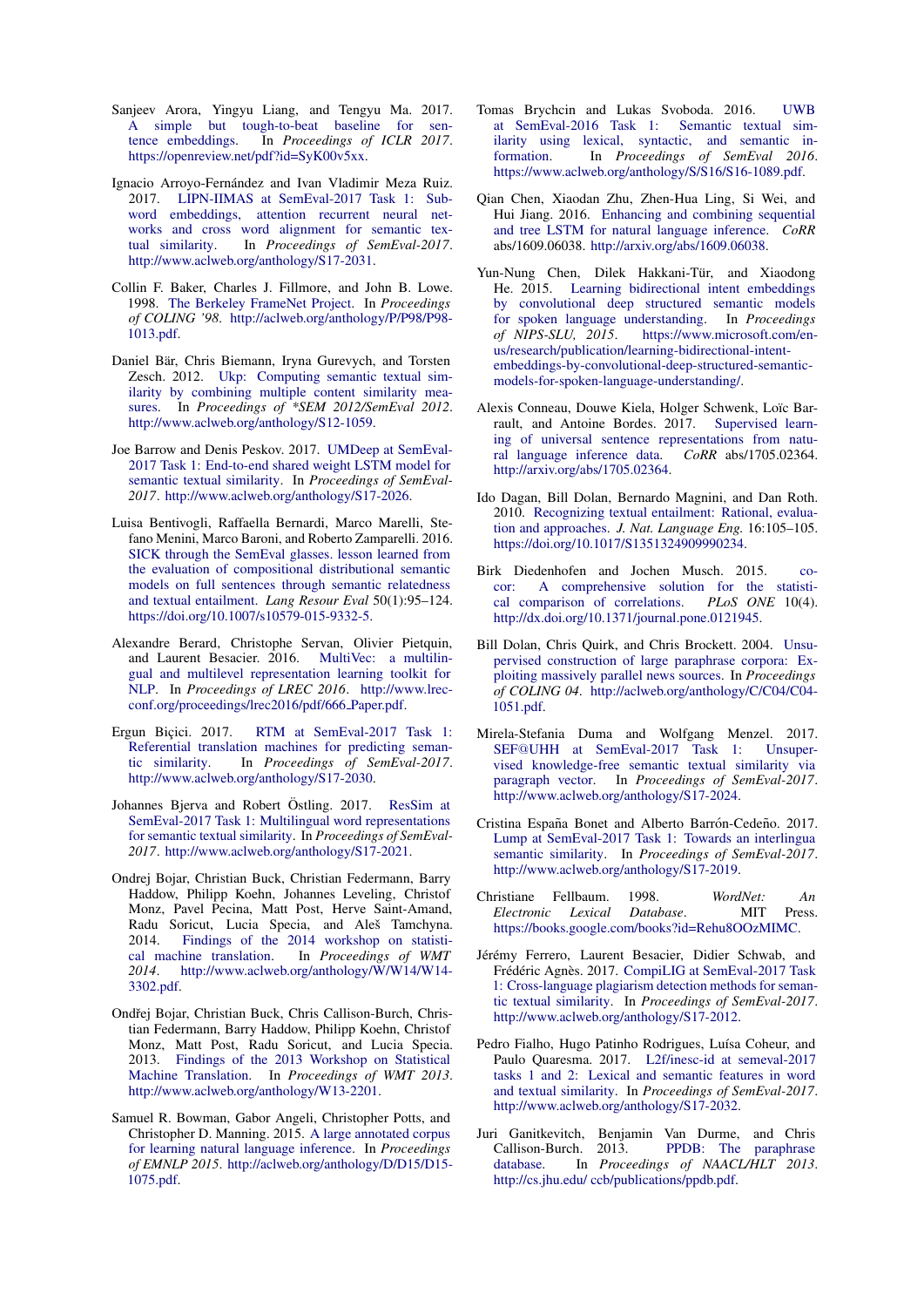- <span id="page-12-6"></span>Basma Hassan, Samir AbdelRahman, Reem Bahgat, and Ibrahim Farag. 2017. [FCICU at SemEval-2017 Task](http://www.aclweb.org/anthology/S17-2015) [1: Sense-based language independent semantic textual](http://www.aclweb.org/anthology/S17-2015) [similarity approach.](http://www.aclweb.org/anthology/S17-2015) In *Proceedings of SemEval-2017*. [http://www.aclweb.org/anthology/S17-2015.](http://www.aclweb.org/anthology/S17-2015)
- <span id="page-12-3"></span>Hua He, John Wieting, Kevin Gimpel, Jinfeng Rao, and Jimmy Lin. 2016. UMD-TTIC-UW at SemEval-<br>2016 Task 1: Attention-based multi-perspective Attention-based multi-perspective [convolutional neural networks for textual similar](http://www.anthology.aclweb.org/S/S16/S16-1170.pdf)[ity measurement.](http://www.anthology.aclweb.org/S/S16/S16-1170.pdf) In *Proceedings of SemEval 2016*. [http://www.anthology.aclweb.org/S/S16/S16-1170.pdf.](http://www.anthology.aclweb.org/S/S16/S16-1170.pdf)
- <span id="page-12-5"></span>John Henderson, Elizabeth Merkhofer, Laura Strickhart, and Guido Zarrella. 2017. [MITRE at SemEval-2017 Task 1:](http://www.aclweb.org/anthology/S17-2027) [Simple semantic similarity.](http://www.aclweb.org/anthology/S17-2027) In *Proceedings of SemEval-2017*. [http://www.aclweb.org/anthology/S17-2027.](http://www.aclweb.org/anthology/S17-2027)
- <span id="page-12-1"></span>Eduard Hovy, Mitchell Marcus, Martha Palmer, Lance Ramshaw, and Ralph Weischedel. 2006. [OntoNotes: The](http://aclweb.org/anthology/N/N06/N06-2015.pdf) [90% solution.](http://aclweb.org/anthology/N/N06/N06-2015.pdf) In *Proceedings of NAACL/HLT 2006*. [http://aclweb.org/anthology/N/N06/N06-2015.pdf.](http://aclweb.org/anthology/N/N06/N06-2015.pdf)
- <span id="page-12-14"></span>Po-Sen Huang, Xiaodong He, Jianfeng Gao, Li Deng, Alex Acero, and Larry Heck. 2013. [Learning deep structured](https://www.microsoft.com/en-us/research/publication/learning-deep-structured-semantic-models-for-web-search-using-clickthrough-data/) [semantic models for web search using clickthrough data.](https://www.microsoft.com/en-us/research/publication/learning-deep-structured-semantic-models-for-web-search-using-clickthrough-data/) In *Proceedings of CIKM*. [https://www.microsoft.com/en](https://www.microsoft.com/en-us/research/publication/learning-deep-structured-semantic-models-for-web-search-using-clickthrough-data/)[us/research/publication/learning-deep-structured](https://www.microsoft.com/en-us/research/publication/learning-deep-structured-semantic-models-for-web-search-using-clickthrough-data/)[semantic-models-for-web-search-using-clickthrough](https://www.microsoft.com/en-us/research/publication/learning-deep-structured-semantic-models-for-web-search-using-clickthrough-data/)[data/.](https://www.microsoft.com/en-us/research/publication/learning-deep-structured-semantic-models-for-web-search-using-clickthrough-data/)
- <span id="page-12-2"></span>Sergio Jimenez, Claudia Becerra, and Alexander Gelbukh. 2012a. [Soft cardinality: A parameterized similarity func](http://www.aclweb.org/anthology/S12-1061)[tion for text comparison.](http://www.aclweb.org/anthology/S12-1061) In *Proceedings of \*SEM 2012/SemEval 2012*. [http://www.aclweb.org/anthology/S12-1061.](http://www.aclweb.org/anthology/S12-1061)
- <span id="page-12-15"></span>Sergio Jimenez, Claudia Becerra, and Alexander Gelbukh. 2012b. [Soft Cardinality: A parameterized similarity func](http://aclweb.org/anthology/S/S12/S12-1061.pdf)[tion for text comparison.](http://aclweb.org/anthology/S/S12/S12-1061.pdf) In *Proceedings of \*SEM 2012/SemEval 2012*. [http://aclweb.org/anthology/S/S12/S12-](http://aclweb.org/anthology/S/S12/S12-1061.pdf) [1061.pdf.](http://aclweb.org/anthology/S/S12/S12-1061.pdf)
- <span id="page-12-19"></span>Armand Joulin, Edouard Grave, Piotr Bojanowski, and Tomas Mikolov. 2016. Bag of tricks for ef-<br>ficient text classification.  $CoRR$  abs/1607.01759. [ficient text classification.](http://arxiv.org/abs/1607.01759) [http://arxiv.org/abs/1607.01759.](http://arxiv.org/abs/1607.01759)
- <span id="page-12-16"></span>Ryan Kiros, Yukun Zhu, Ruslan Salakhutdinov, Richard S. Zemel, Antonio Torralba, Raquel Urtasun, and Sanja Fidler. 2015. [Skip-thought vectors.](http://arxiv.org/abs/1506.06726) *CoRR* abs/1506.06726. [http://arxiv.org/abs/1506.06726.](http://arxiv.org/abs/1506.06726)
- <span id="page-12-7"></span>Sarah Kohail, Amr Rekaby Salama, and Chris Biemann. 2017. [STS-UHH at SemEval-2017 Task 1: Scoring](http://www.aclweb.org/anthology/S17-2025) [semantic textual similarity using supervised and unsu](http://www.aclweb.org/anthology/S17-2025)[pervised ensemble.](http://www.aclweb.org/anthology/S17-2025) In *Proceedings of SemEval-2017*. [http://www.aclweb.org/anthology/S17-2025.](http://www.aclweb.org/anthology/S17-2025)
- <span id="page-12-18"></span>Jey Han Lau and Timothy Baldwin. 2016. [An em](http://www.aclweb.org/anthology/W/W16/W16-1609.pdf)[pirical evaluation of doc2vec with practical insights](http://www.aclweb.org/anthology/W/W16/W16-1609.pdf) [into document embedding generation.](http://www.aclweb.org/anthology/W/W16/W16-1609.pdf) In *Proceedings of ACL Workshop on Representation Learning for NLP*. [http://www.aclweb.org/anthology/W/W16/W16-](http://www.aclweb.org/anthology/W/W16/W16-1609.pdf) [1609.pdf.](http://www.aclweb.org/anthology/W/W16/W16-1609.pdf)
- <span id="page-12-17"></span>Quoc V. Le and Tomas Mikolov. 2014. [Distributed represen](http://arxiv.org/abs/1405.4053)[tations of sentences and documents.](http://arxiv.org/abs/1405.4053) *CoRR* abs/1405.4053. [http://arxiv.org/abs/1405.4053.](http://arxiv.org/abs/1405.4053)
- <span id="page-12-11"></span>I-Ta Lee, Mahak Goindani, Chang Li, Di Jin, Kristen Marie Johnson, Xiao Zhang, Maria Leonor Pacheco, and Dan Goldwasser. 2017. [PurdueNLP at SemEval-2017 Task](http://www.aclweb.org/anthology/S17-2029) [1: Predicting semantic textual similarity with paraphrase](http://www.aclweb.org/anthology/S17-2029) [and event embeddings.](http://www.aclweb.org/anthology/S17-2029) In *Proceedings of SemEval-2017*. [http://www.aclweb.org/anthology/S17-2029.](http://www.aclweb.org/anthology/S17-2029)
- <span id="page-12-9"></span>Wenjie Liu, Chengjie Sun, Lei Lin, and Bingquan Liu. 2017. [ITNLP-AiKF at SemEval-2017 Task 1:](http://www.aclweb.org/anthology/S17-2022) [Rich features based svr for semantic textual simi](http://www.aclweb.org/anthology/S17-2022)[larity computing.](http://www.aclweb.org/anthology/S17-2022) In *Proceedings of SemEval-2017*. [http://www.aclweb.org/anthology/S17-2022.](http://www.aclweb.org/anthology/S17-2022)
- <span id="page-12-8"></span>Nabin Maharjan, Rajendra Banjade, Dipesh Gautam, Lasang J. Tamang, and Vasile Rus. 2017. Dt\_[team at](http://www.aclweb.org/anthology/S17-2014) [semeval-2017 task 1: Semantic similarity using align](http://www.aclweb.org/anthology/S17-2014)[ments, sentence-level embeddings and gaussian mix](http://www.aclweb.org/anthology/S17-2014)[ture model output.](http://www.aclweb.org/anthology/S17-2014) In *Proceedings of SemEval-2017*. [http://www.aclweb.org/anthology/S17-2014.](http://www.aclweb.org/anthology/S17-2014)
- <span id="page-12-23"></span>Christopher D. Manning, Mihai Surdeanu, John Bauer, Jenny Finkel, Steven J. Bethard, and David McClosky. 2014. [The Stanford CoreNLP natural language process](http://www.aclweb.org/anthology/P/P14/P14-5010)[ing toolkit.](http://www.aclweb.org/anthology/P/P14/P14-5010) In *Proceedings of ACL 2014 Demonstrations*. [http://www.aclweb.org/anthology/P/P14/P14-5010.](http://www.aclweb.org/anthology/P/P14/P14-5010)
- <span id="page-12-4"></span>Marco Marelli, Stefano Menini, Marco Baroni, Luisa Bentivogli, Raffaella Bernardi, and Roberto Zam-[A SICK cure for the evaluation](http://www.lrec-conf.org/proceedings/lrec2014/pdf/363_Paper.pdf) [of compositional distributional semantic models.](http://www.lrec-conf.org/proceedings/lrec2014/pdf/363_Paper.pdf) In *Proceedings of LREC 14*. [http://www.lrec](http://www.lrec-conf.org/proceedings/lrec2014/pdf/363_Paper.pdf)[conf.org/proceedings/lrec2014/pdf/363](http://www.lrec-conf.org/proceedings/lrec2014/pdf/363_Paper.pdf) Paper.pdf.
- <span id="page-12-22"></span>Yuan Cao Gaurav Kumar Matt Post. 2015. [Joshua 6: A](https://ufal.mff.cuni.cz/pbml/104/art-post-cao-kumar.pdf) [phrase-based and hierarchical statistical machine transla](https://ufal.mff.cuni.cz/pbml/104/art-post-cao-kumar.pdf)[tion.](https://ufal.mff.cuni.cz/pbml/104/art-post-cao-kumar.pdf) *The Prague Bulletin of Mathematical Linguistics* 104:516. [https://ufal.mff.cuni.cz/pbml/104/art-post-cao](https://ufal.mff.cuni.cz/pbml/104/art-post-cao-kumar.pdf)[kumar.pdf.](https://ufal.mff.cuni.cz/pbml/104/art-post-cao-kumar.pdf)
- <span id="page-12-12"></span>Fanqing Meng, Wenpeng Lu, Yuteng Zhang, Jinyong Cheng, Yuehan Du, and Shuwang Han. 2017. [QLUT at SemEval-](http://www.aclweb.org/anthology/S17-2020)[2017 Task 1: Semantic textual similarity based on](http://www.aclweb.org/anthology/S17-2020) [word embeddings.](http://www.aclweb.org/anthology/S17-2020) In *Proceedings of SemEval-2017*. [http://www.aclweb.org/anthology/S17-2020.](http://www.aclweb.org/anthology/S17-2020)
- <span id="page-12-20"></span>Tomas Mikolov, Kai Chen, Greg Corrado, and Jeffrey Dean. 2013a. Efficient estimation of word repre-<br>sentations in vector space. *CoRR* abs/1301.3781. [sentations in vector space.](http://arxiv.org/abs/1301.3781) [http://arxiv.org/abs/1301.3781.](http://arxiv.org/abs/1301.3781)
- <span id="page-12-21"></span>Tomas Mikolov, Ilya Sutskever, Kai Chen, Greg S Corrado, and Jeff Dean. 2013b. [Distributed representations of](http://papers.nips.cc/paper/5021-distributed-representations-of-words-and-phrases-and-their-compositionality.pdf) [words and phrases and their compositionality.](http://papers.nips.cc/paper/5021-distributed-representations-of-words-and-phrases-and-their-compositionality.pdf) In *Proceedings of NIPS 2013*. [http://papers.nips.cc/paper/5021](http://papers.nips.cc/paper/5021-distributed-representations-of-words-and-phrases-and-their-compositionality.pdf) [distributed-representations-of-words-and-phrases-and](http://papers.nips.cc/paper/5021-distributed-representations-of-words-and-phrases-and-their-compositionality.pdf)[their-compositionality.pdf.](http://papers.nips.cc/paper/5021-distributed-representations-of-words-and-phrases-and-their-compositionality.pdf)
- <span id="page-12-0"></span>George A. Miller. 1995. [WordNet: A lexical](https://doi.org/10.1145/219717.219748) [database for english.](https://doi.org/10.1145/219717.219748) *Commun. ACM* 38(11):39–41. [https://doi.org/10.1145/219717.219748.](https://doi.org/10.1145/219717.219748)
- <span id="page-12-13"></span>Alessandro Moschitti. 2006. [Efficient convolution kernels for](http://dx.doi.org/10.1007/11871842_32) [dependency and constituent syntactic trees.](http://dx.doi.org/10.1007/11871842_32) In *Proceedings of ECML'06*. [http://dx.doi.org/10.1007/11871842](http://dx.doi.org/10.1007/11871842_32) 32.
- <span id="page-12-10"></span>El Moatez Billah Nagoudi, Jérémy Ferrero, and Didier Schwab. 2017. [LIM-LIG at SemEval-2017 Task1: En](http://www.aclweb.org/anthology/S17-2017)[hancing the semantic similarity for arabic sentences with](http://www.aclweb.org/anthology/S17-2017) [vectors weighting.](http://www.aclweb.org/anthology/S17-2017) In *Proceedings of SemEval-2017*. [http://www.aclweb.org/anthology/S17-2017.](http://www.aclweb.org/anthology/S17-2017)